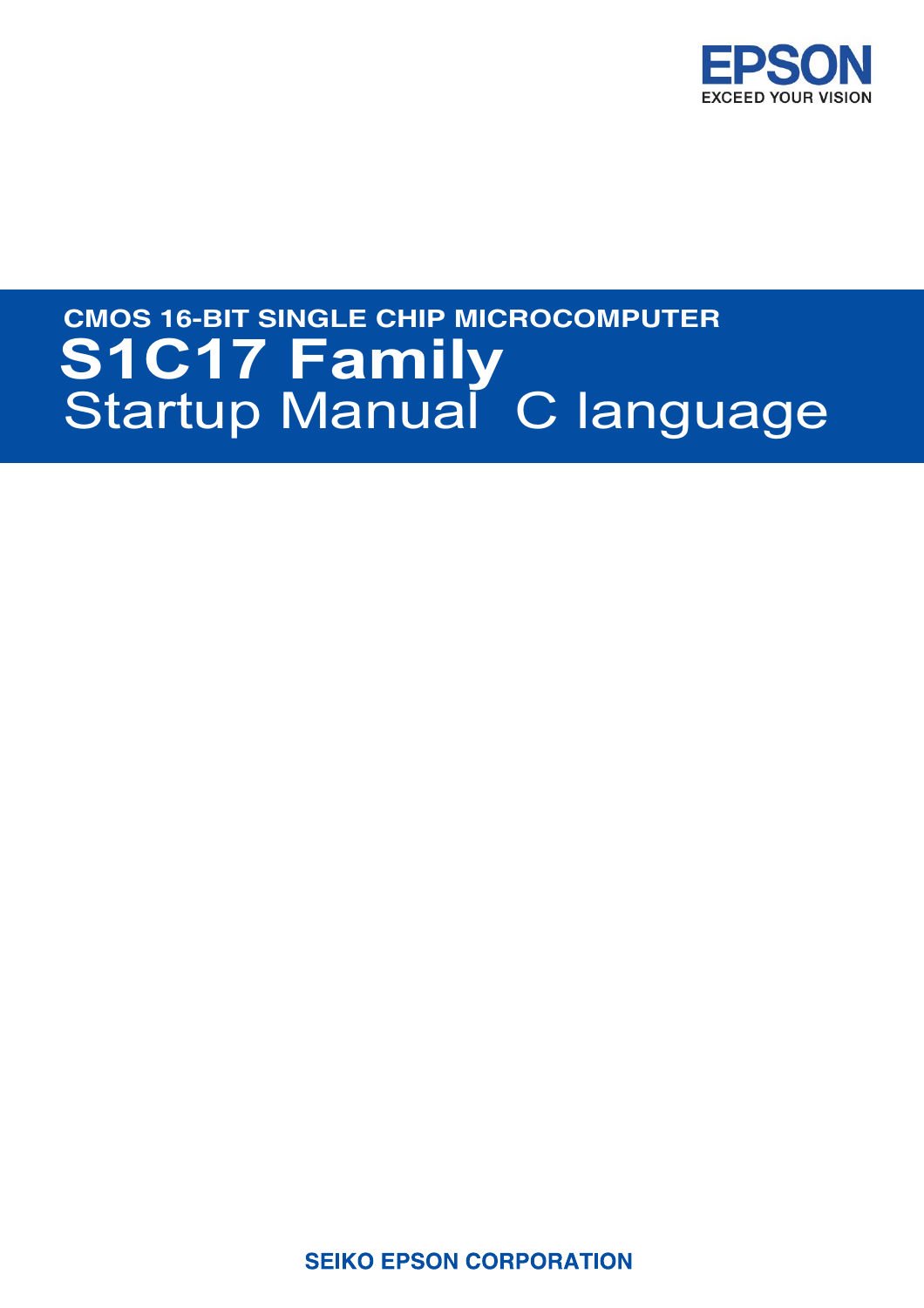### **NOTICE**

No part of this material may be reproduced or duplicated in any form or by any means without the written permission of Seiko Epson. Seiko Epson reserves the right to make changes to this material without notice. Seiko Epson does not assume any liability of any kind arising out of any inaccuracies contained in this material or due to its application or use in any product or circuit and, further, there is no representation that this material is applicable to products requiring high level reliability, such as, medical products. Moreover, no license to any intellectual property rights is granted by implication or otherwise, and there is no representation or warranty that anything made in accordance with this material will be free from any patent or copyright infringement of a third party. This material or portions thereof may contain technology or the subject relating to strategic products under the control of the Foreign Exchange and Foreign Trade Law of Japan and may require an export license from the Ministry of Economy, Trade and Industry or other approval from another government agency.

All other product names mentioned herein are trademarks and/or registered trademarks of their respective companies.

Windows 2000 and Windows XP are trademarks or registered trademarks of Microsoft Corporation. PC/AT and IBM are trademarks or registered trademarks of International Business Machines Corporation. All other brand and product names are trademarks or registered trademarks of respective owners.

©SEIKO EPSON CORPORATION 2008, All rights reserved.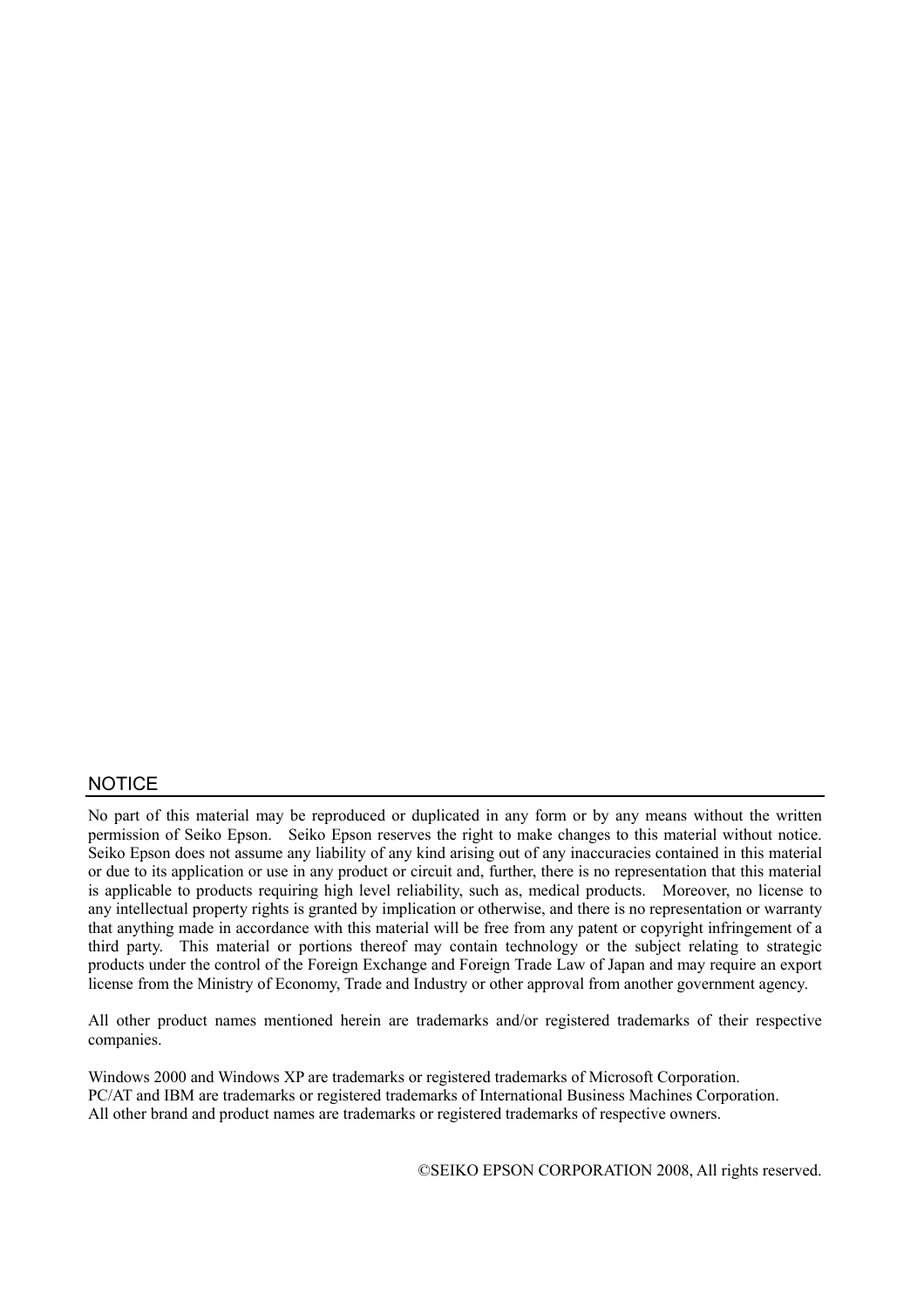### **Configuration of product number**



products]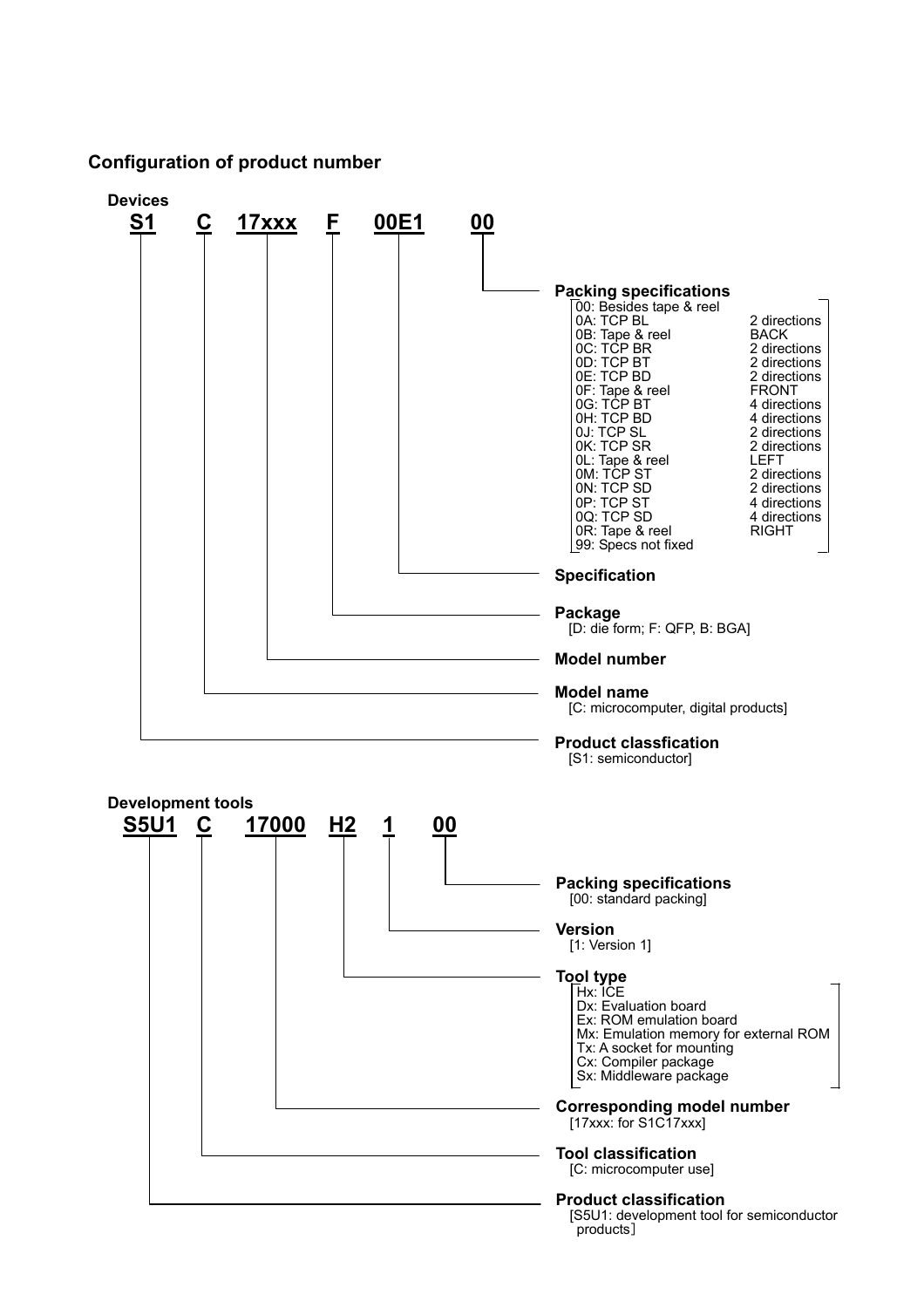#### - Introduction -

The S1C17 Family, 16-bit RISC Processors have various peripheral circuits including abundant interfaces that are compatible with different kinds of sensors, and the LCD driver and controller that covers wide display area. The products suitable for mobile devices are provided in this Family with high-speed operation and low power consumption. The Family has a lineup of many products with built-in Flash ROM. Rich development environment and on-chip IC function provided to the products enable customers to minimize any development period.

This document has been released for an application developer who will use the S1C17 Family products, and it explains the basic embedded programming procedure of the S1C17 Family products.

The reader of this document should have the following basic software knowledge.

- $\cdot$  The C language (ANSI C) and C source program creation
- x General knowledge of the assembler language
- The knowledge of GNU

The basic operations of the Windows 2000 or Windows XP OS

Note that sample programs given in this manual have been created by using the S1C17 Family C/C++ Compiler Package (S5U1C17001C) Version 1.2.1.

Manual Configuration:

This manual consists of the following two chapters.

Chapter 1 provides the basic knowledge to create an embedded software.

Chapter 2 explains the basic programming procedure of the S1C17 Family products by using sample programs.

Chapter 3 explains the volatile qualifiers by the use of sample programs.

Chapter 4 explains how to access I/O registers by the use of sample programs.

Related Manuals:

The following lists the related manuals that you should reference to

- S1C17 Core Manual
- x S5U1C17001C Manual (S1C17 Family C Compiler Package)
- Technical Manual for each S1C17 Family Model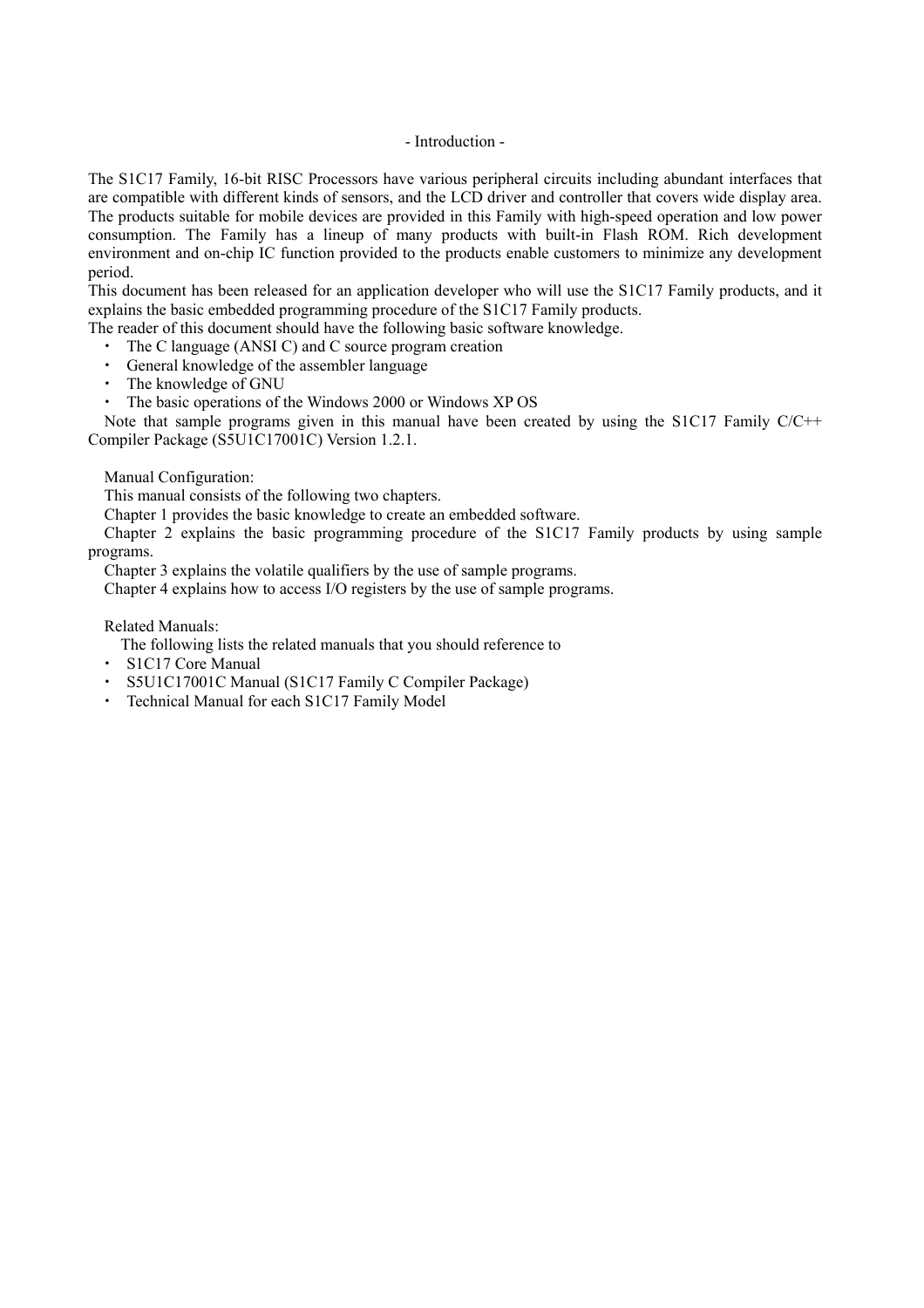## **Table of Contents**

| 19 |
|----|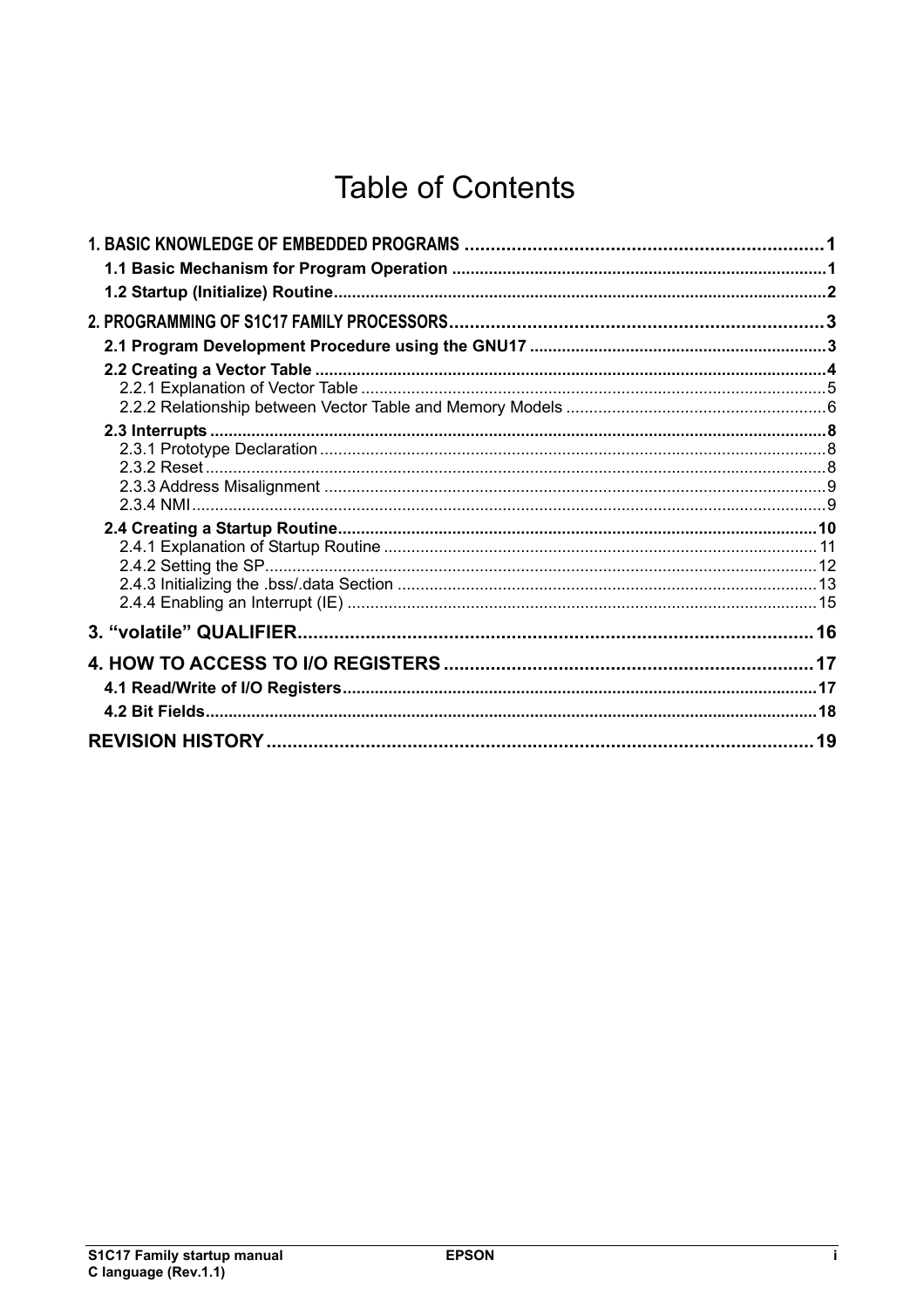## **1. BASIC KNOWLEDGE OF EMBEDDED PROGRAMS**

This chapter is intended to be read by the user who develops an embedded software in the first time, and this chapter explains the basic concept that is very important for the user, including the basic mechanism to operate programs, system initialization by the startup routine and others.

## **1.1 Basic Mechanism for Program Operation**

The operation when the S1C17 processor (called "the MCU" hereafter) starts, the basic operation mechanism is explained first.



Fig.1.1 Basic Mechanism during Startup of S1C17 Processor

- (1) When the MCU is turned ON, a Reset interrupt occurs and the MCU reads the start address of the vector table.
- (2) The MCU jumps to the content (address) which was read in Step (1) and calls the Startup (Initialize) routine.
- (3) The Startup routine first executes initialization that is required for stack setting and program execution.
- (4) When the initialization process is complete, the Startup routine calls the "main" function.
- Note: Addresses of various interrupt process routines are written on the Vector Table. When an interrupt occurs, the appropriate routine address is read from the table and control jumps to the corresponding process routine.

An embedded application program must begin with the Startup routine, but not with the "main" function. The user needs to understand the Startup routine to operate the program when developing an embedded software.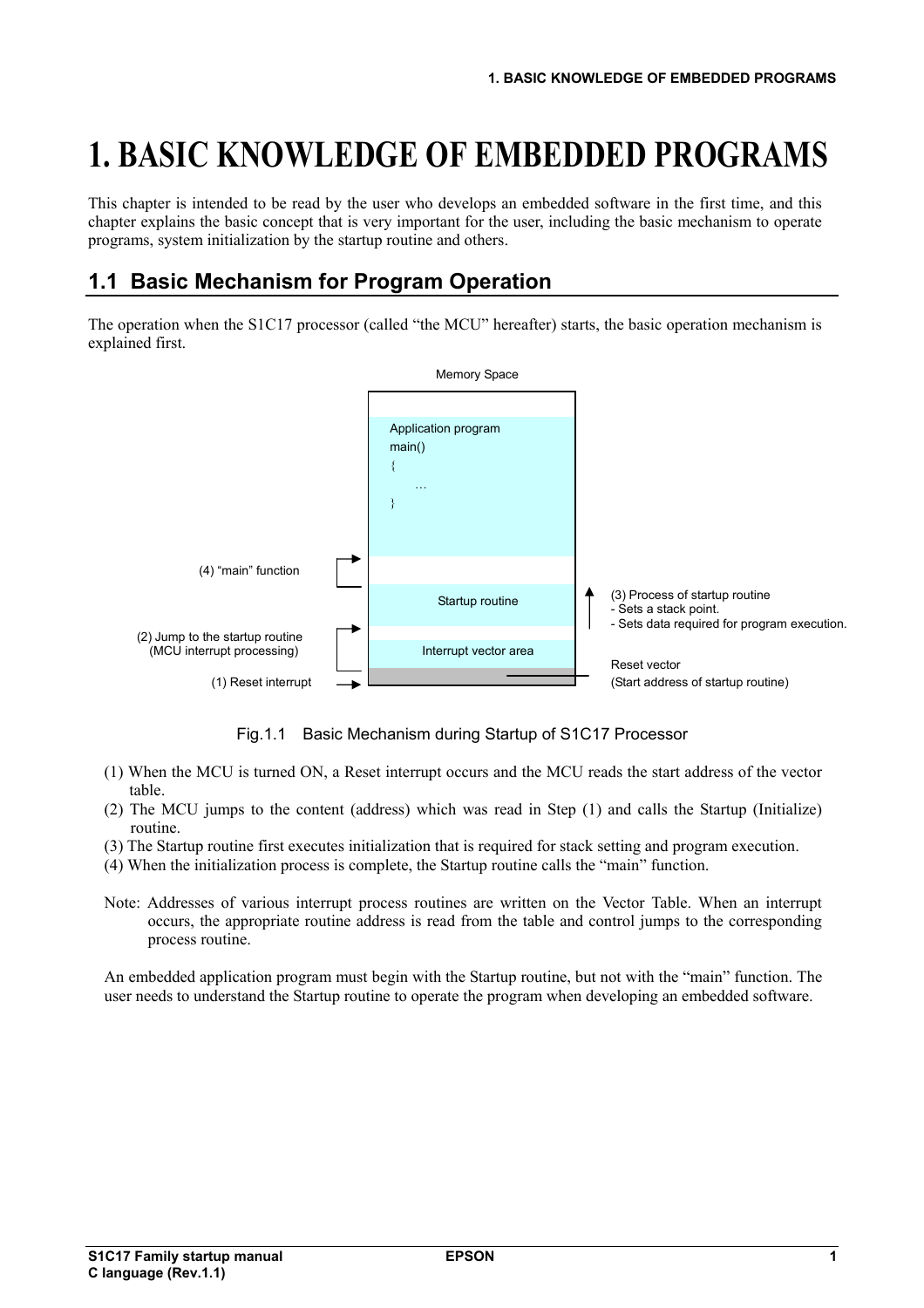## **1.2 Startup (Initialize) Routine**

The embedded software uses the Startup routine to execute the required initialization before executing the main routine. Generally, the following processes are executed:

- Setup of stack pointer
- x Data setup required for program execution
	- Clear the memory area that has no defaults. (Clearing of .bss section)
	- Transfer the default data from ROM area to RAM area. (Copy of .data section)
- x Hardware initialization and interrupt setting



Fig.1.2 Startup Routine

The "stack" is a RAM area where the current processing data, return address and others are saved temporarily when a subroutine or a function is called. As the stack is also used by the interrupt, the stack area needs to be assigned by the startup routine.

When you execute the program, you need to initialize the global variables which have no defaults. Because their setting may be indefinite when reset, you need to initialize them (by clearing the .bss section). Also, if global variables have defaults, you need to copy their defaults from the ROM to RAM (by copying the .data section).

In addition, you need to initialize not only the variables relating to the software execution but also the values required for MCU and other hardware operations. During interrupt setting, you also need to enable an external interrupt that can be masked.

For the embedded applications, the startup routine is first executed and then the "main" function is called.

You should consider these basics and develop an embedded device program.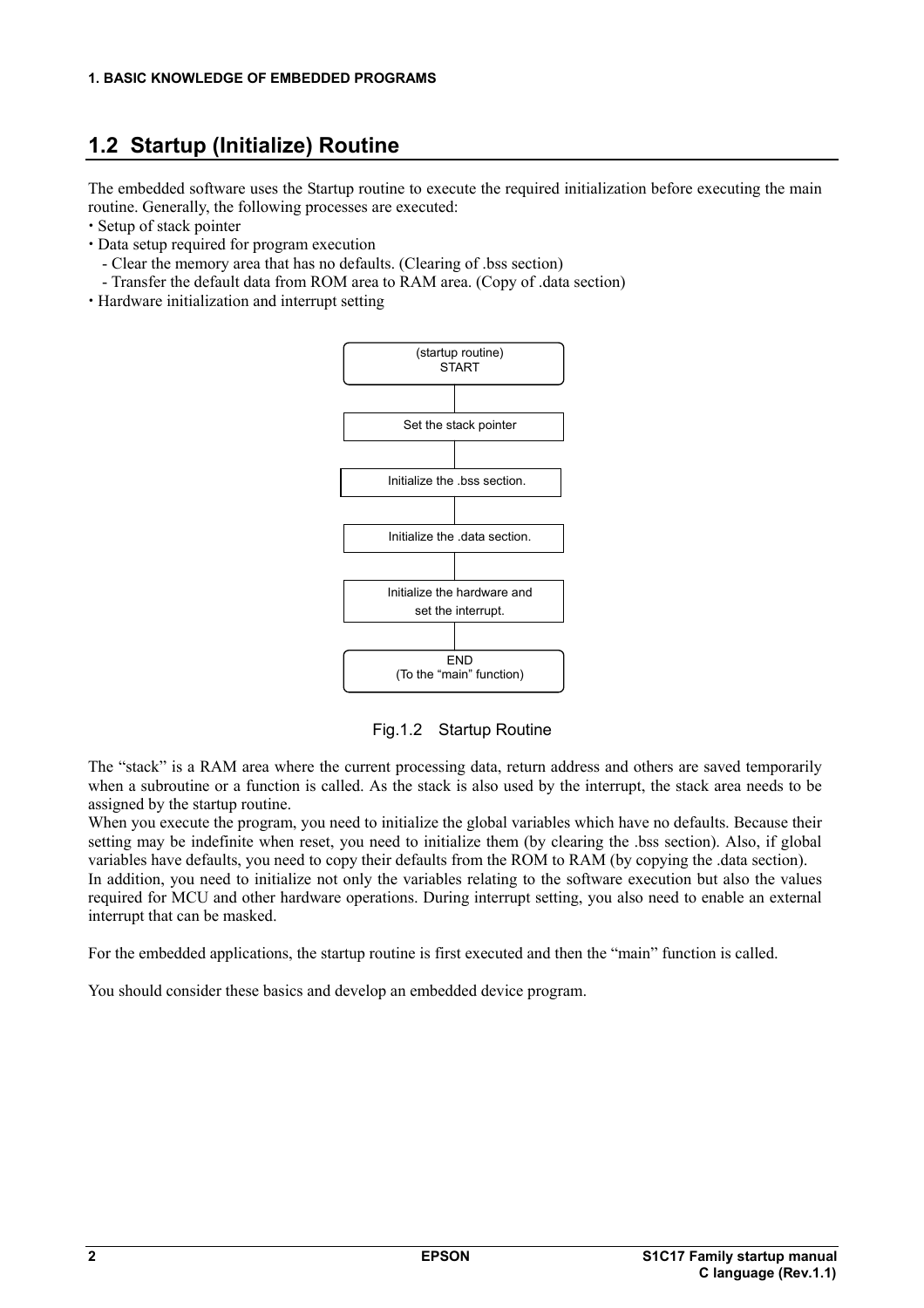## **2. PROGRAMMING OF S1C17 FAMILY PROCESSORS**

This chapter explains how to create a program that is common to the S1C17 Family processors. As explained in Chapter 1, the startup routine needs to be executed for an embedded application as the preprocessing of "main" function execution. The following gives a sample program and explains the standard process flow until you call the startup routine and the "main" function.

## **2.1 Program Development Procedure using the GNU17**

GNU17 is the integrated program development environment that contains a series of software tools and utilities for compiling of C source programs and for assembling and debugging of assembler source programs. To install the GNU17, access to the "EPSON Microcontroller User Site" and to the "S1C17 Family" and download the "S1C17 Software Integrated Development Environment GNU17. "

The following shows the standard program development flow using the GNU17.

- (1) Developing a project
- Develop a new project using the GNU17.
- (2) Creating a source program
- Create a source file using the GNU17 editor or a general-purpose editor, and add this file to the project. (3) Building the program

Using GNU17, set up the startup options and linker scripts from C compiler to the linker. When you execute the build from GNU17, an elf-format object file that can be debugged and a ROM data file (psa file) which is the object file converted into S-record format.

(4) Debugging

Check the program operation and debug it using the elf-format object file (created by the linker) and the S-record format ROM data file. You can set and start debugging from the GNU17.

For the detailed information, refer to the "Software Development Procedure" of the "S5U1C17001C MANUAL." You can find out the "S5U1C17001C MANUAL" under the "EPSON¥GNU17¥doc" directory when you have installed the GNU17.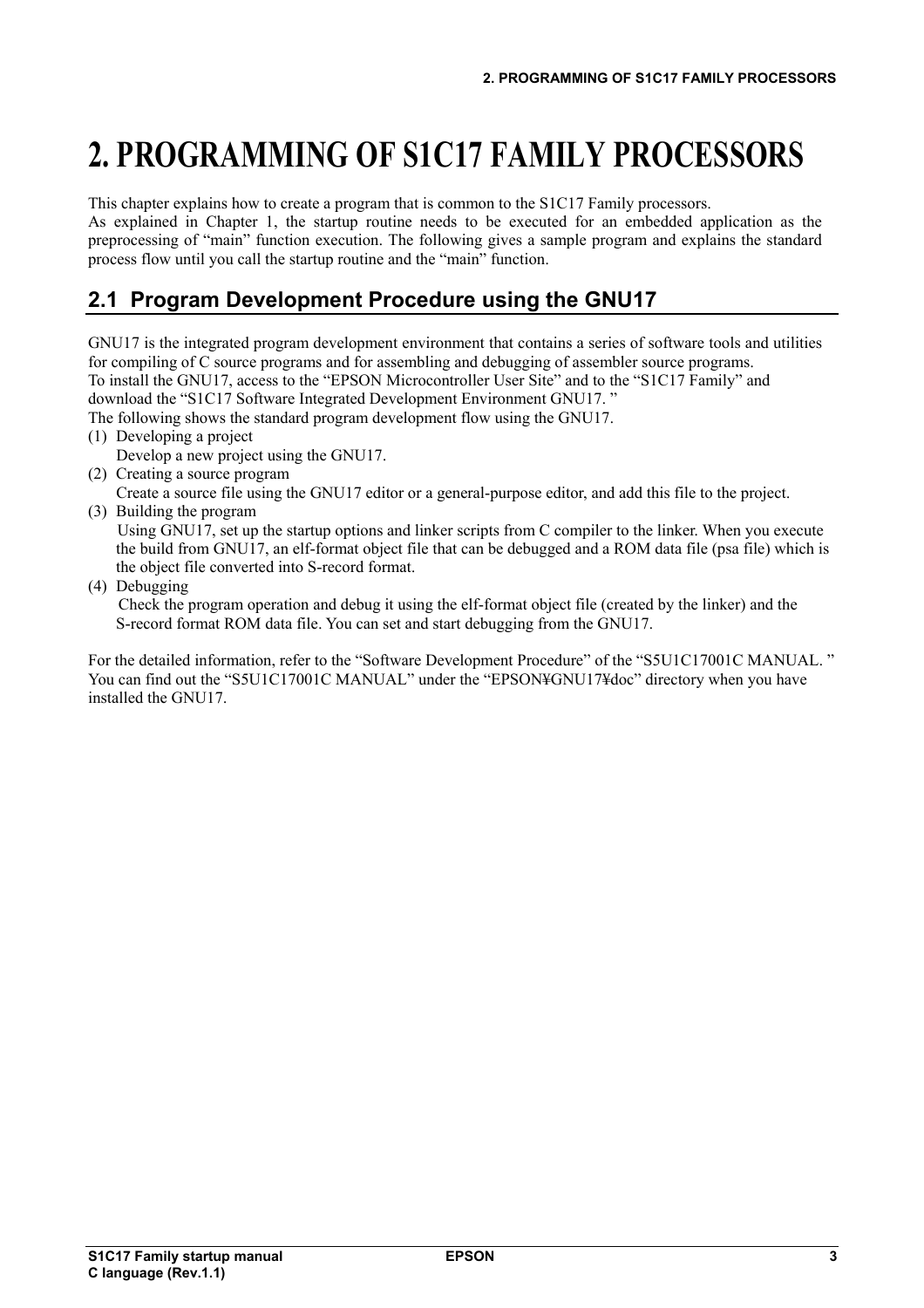## **2.2 Creating a Vector Table**

The vector table and the startup routine are minimum required to execute an S1C17 program. This section explains the vector table. The startup routine is explained in Section 2.4 of this manual.

List 2.1 An Example Vector Table

|               | /* Prototype */                                                                       |              |                |  |
|---------------|---------------------------------------------------------------------------------------|--------------|----------------|--|
|               | void boot (void);                                                                     |              |                |  |
|               | void dummy (void) attribute ((interrupt handler));                                    |              |                |  |
|               | void nmi(void) attribute ((interrupt handler));                                       |              |                |  |
|               |                                                                                       |              |                |  |
|               | /* special definitions for vector table */                                            |              |                |  |
|               | typedef void func (void) ;                                                            |              |                |  |
|               | #ifdef POINTER16                                                                      |              |                |  |
|               | #define VECTOR(vec) ((vec), 0)                                                        |              |                |  |
| #else         |                                                                                       | $\mathbb{O}$ |                |  |
|               | #define VECTOR (vec)<br>(vec)                                                         |              |                |  |
| #endif        |                                                                                       |              |                |  |
|               |                                                                                       |              |                |  |
|               | $/*$ vector table */                                                                  |              |                |  |
|               | func *const vector[] = {                                                              | // No        | Base+          |  |
|               | VECTOR (boot),                                                                        | $//$ 0       | 00             |  |
|               | VECTOR $(dummy)$ ,                                                                    | $//$ 1       | 04             |  |
|               | VECTOR(nmi),                                                                          | 1/2          | 08             |  |
|               | VECTOR $(dummy)$ ,                                                                    | 1/3          | 0 <sup>c</sup> |  |
|               | VECTOR $(dummy)$ ,                                                                    | 1/4          | 10             |  |
|               |                                                                                       | $\sim$       | $\sim$         |  |
|               |                                                                                       | $\sim$       | $\bullet$      |  |
|               |                                                                                       | $\bullet$    | $\sim$         |  |
|               | VECTOR $(dummy)$ ,                                                                    | 1/30         | 78             |  |
|               | VECTOR (dummy)                                                                        | 1/31         | 7c             |  |
| $\big\}$      |                                                                                       |              |                |  |
|               |                                                                                       |              |                |  |
|               | /* Dummy Interrupt function */                                                        |              |                |  |
|               | void dummy (void) {                                                                   |              |                |  |
|               | $/*$ infinite loop */                                                                 |              |                |  |
|               | while $(1)$ {                                                                         |              |                |  |
|               | $\left\{ \begin{array}{c} \lambda & \lambda \\ \lambda & \lambda \end{array} \right.$ |              |                |  |
| $\mathcal{F}$ |                                                                                       |              |                |  |
|               | /* Non Maskable Interrupt function */                                                 |              |                |  |
|               | void nmi (void) {                                                                     |              |                |  |
|               | /* Processing is undecided. */                                                        |              |                |  |
| $\big\}$      |                                                                                       |              |                |  |
|               |                                                                                       |              |                |  |
|               |                                                                                       |              |                |  |
|               |                                                                                       |              |                |  |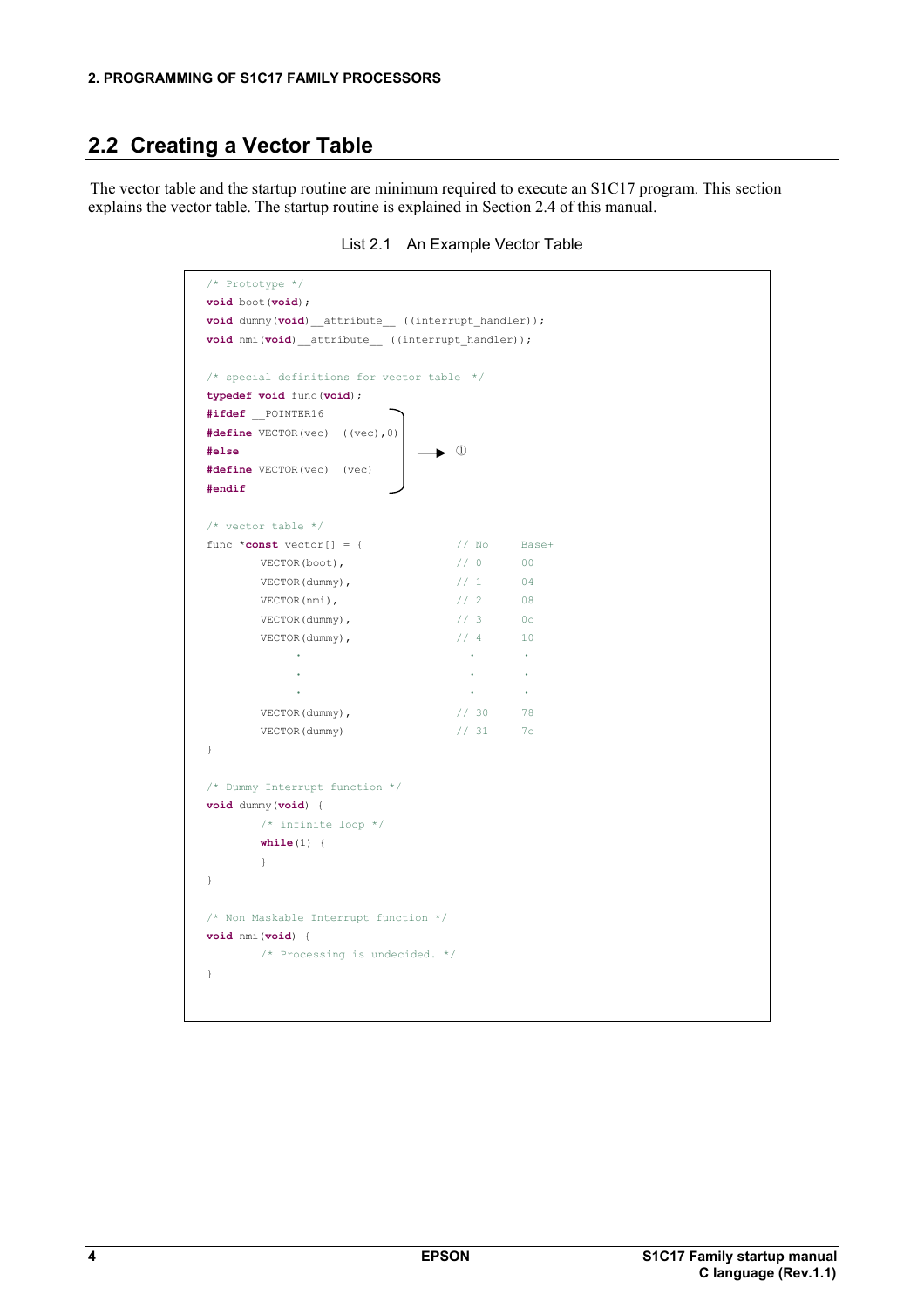## 2.2.1 Explanation of Vector Table

The "vector table" stores an array of vectors (destination addresses) to each interrupt process routine that is executed if an interrupt occurs during program execution.

| Vector No. or software interrupt No. | interrupt                      | Vector address |
|--------------------------------------|--------------------------------|----------------|
| 0(0x00)                              | Reset                          | TTBR+0x00      |
| 1(0x01)                              | Address misaligned interrupt   | TTBR+0x04      |
| 2(0x02)                              | <b>NMI</b>                     | TTBR+0x08      |
| 3(0x03)                              | Maskable external interrupt 3  | TTBR+0x0c      |
|                                      |                                |                |
| 31 (0x1f)                            | Maskable external interrupt 31 | TTBR+0x7c      |

#### Table 2.1 Configuration of Vector Table

The "TTBR" (Trap Table Base Register) shown on Table 2.1 identifies the start address of the vector table. Note: As the TTBR value depends on the processor model used, refer to the corresponding Technical Manual for the actual TTBR.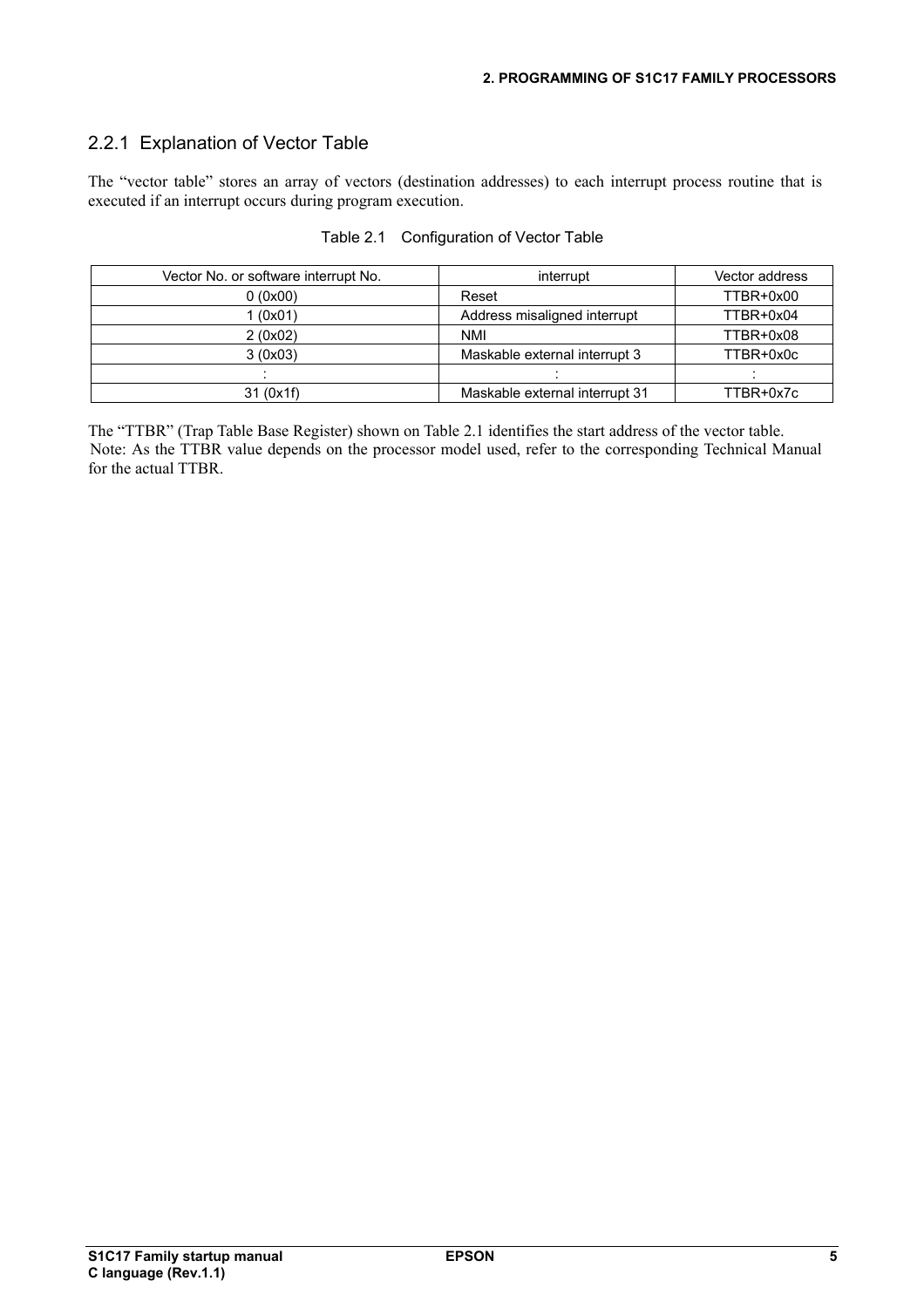#### **2. PROGRAMMING OF S1C17 FAMILY PROCESSORS**

## 2.2.2 Relationship between Vector Table and Memory Models

When developing a project using the GNU17, you select a memory model and set the address space. As the pointer size varies depending on your settings, you must take care to create a vector table.

There are three (3) types of memory models: REGULAR, MIDDLE and SMALL.

The REGULAR model has a 24-bit long address, and you can use the 16M-byte space. The pointer size is 32 bits in the C program.

The MIDDLE model has a 20-bit long address, and you can use the 1M-byte space. The pointer size is 32 bits in the C program.

The SMALL model has a 16-bit long address, and you can use the 64K-byte space. The pointer size is 16 bits in the C program.

Although the address space increases when the SMALL, MIDDLE and REGULAR memory models are used in this sequence, their coding efficiency is dropped.

| Memory model   | Address size | Address space | Pointer size |  |
|----------------|--------------|---------------|--------------|--|
| <b>REGULAR</b> | 24 bits      | 16M bytes     | 32 bits      |  |
| <b>MIDDLE</b>  | 20 bits      | 1M bytes      | 32 bits      |  |
| SMALL          | 16 bits      | 64K bytes     | 16 bits      |  |

| Table 2.2 Memory Models and Pointer Size |  |  |  |  |  |
|------------------------------------------|--|--|--|--|--|
|------------------------------------------|--|--|--|--|--|

From the hardware viewpoint, the vector table is accessed on the 32-bit boundaries. The REGULAR and MIDDLE models have the 32-bit long pointers and there is no problem as shown on Table 2.2. However, you need to consider that the SMALL model has the 16-bit long pointer. List 2.1 gives a coding example of vector table that can be executed correctly even if any memory model is selected.

The following explains the example vector table of List 2.1.

" $PONTER16" indicated by number <1> is a macro that is defined automatically by the compiler if the memory$ size is SMALL. This causes the "#define VECTOR(vec)0)" to be used for the SMALL model, but the "#define VECTOR(vec) (vec)" to be used for the REGULAR and MIDDLE models.

Next, the following explains how the vector table is replaced by the macro definition of #define statement. The following compares the replacement if "#define VECTOR(vec) ((vec),0)" and "#define VECTOR(vec) (vec)" are used on List 2.1.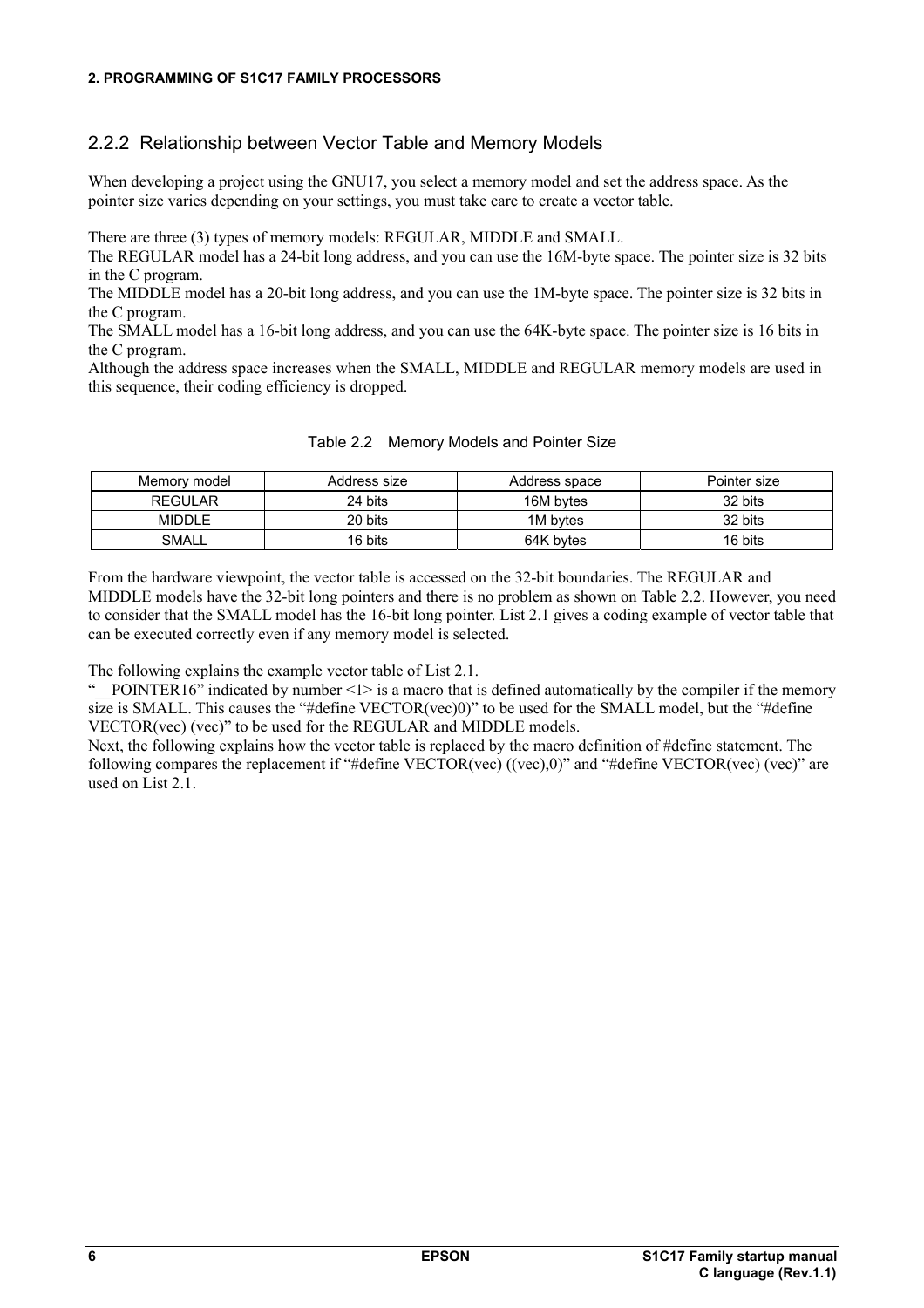| $/*$ vector table $*/$   |         |                |  |
|--------------------------|---------|----------------|--|
| func *const vector[] = { | $//$ No | Base+          |  |
| $( (boot), 0)$ ,         | $//$ 0  | 00             |  |
| $($ (dummy), $0)$ ,      | $//$ 1  | 04             |  |
| $( (nmi)$ , $0)$ ,       | 1/2     | 08             |  |
| $($ (dummy), $0)$ ,      | 1/3     | 0 <sub>c</sub> |  |
| $($ (dummy), $0)$ ,      | 1/4     | 10             |  |
| ٠                        | ٠       | ٠              |  |
| ٠                        | ٠       | ٠              |  |
| ٠                        | ٠       | ٠              |  |
| $($ (dummy), $0)$ ,      | 1/30    | 78             |  |
| ( (dump), 0)             | 1/31    | 7c             |  |
|                          |         |                |  |
|                          |         |                |  |
|                          |         |                |  |

List 2.2 After Replacement of "#define VECTOR(vec)"

The example on List 2.2 has been corrected so that each item of the vector table has 32 bits long. The 16-bit area after the 16-bit pointer is set to 0s and the 32-bit length is set. The pointer is defined in the first half because the S1C17 Series CPU is accessed in the Little Endian format.

| func *const vector[] = { | $//$ No   | Base+          |  |
|--------------------------|-----------|----------------|--|
| $(boot)$ ,               | $//$ 0    | 00             |  |
| $(dummy)$ ,              | //1       | 04             |  |
| $(nmi)$ ,                | 1/2       | 08             |  |
| $(dummy)$ ,              | 1/3       | 0 <sub>c</sub> |  |
| (dummy),                 | 1/4       | 10             |  |
| $\bullet$                | ٠         | ٠              |  |
| ٠                        | $\bullet$ | ٠              |  |
| ٠                        | ٠         | ٠              |  |
| (dummy),                 | 1/30      | 78             |  |
| (dummy)                  | 1/31      | 7c             |  |
|                          |           |                |  |

List 2.3 After Replacement of "#define VECTOR(vec) vec"

On List 2.3, the vector table is configured since the pointer is 32 bits long.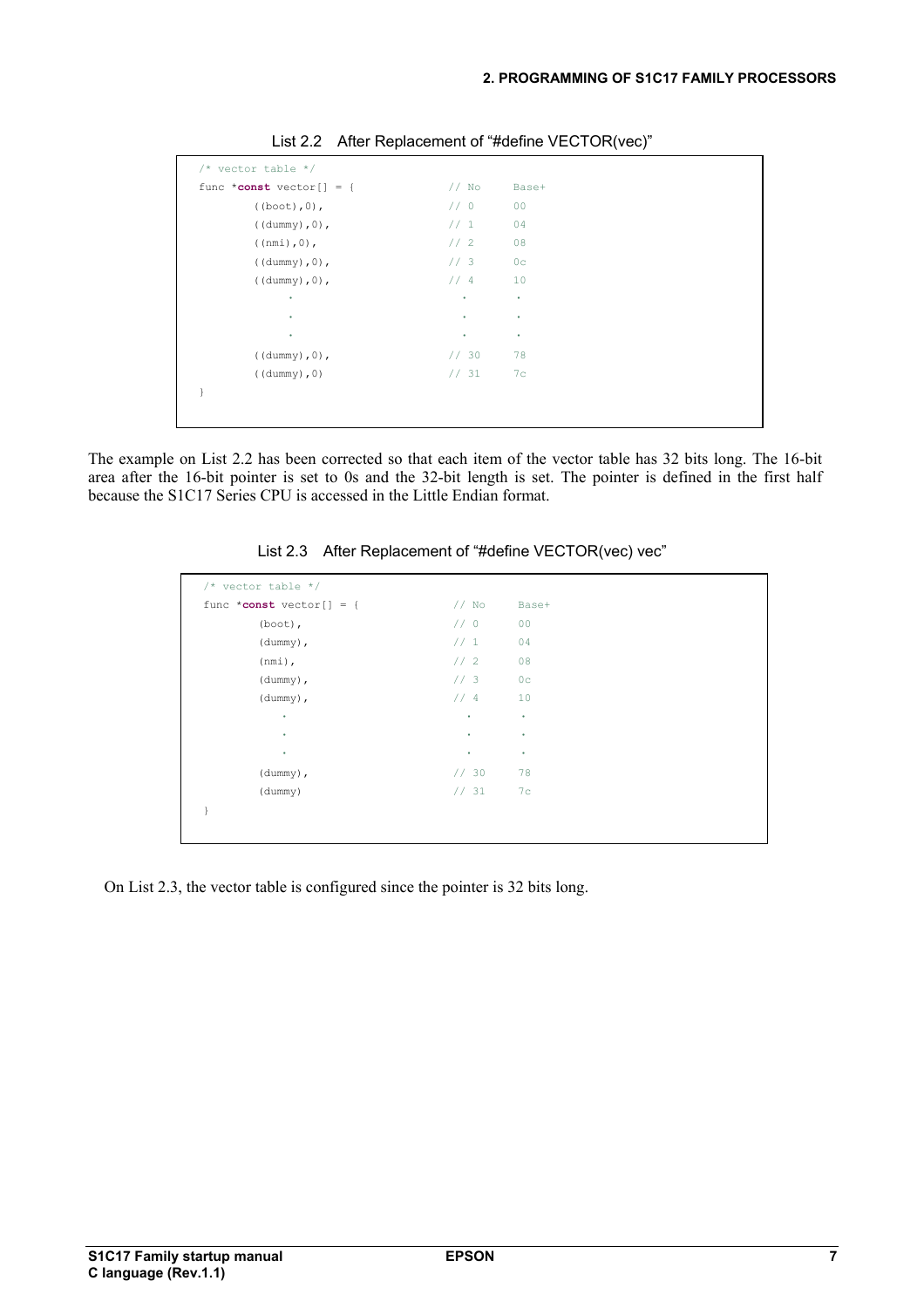## **2.3 Interrupts**

The S1C17 Core can accept up to 32 types of interrupts. (The first 3 interrupts are used for reset, address misalignment, and NMI.)

The interrupt process routine is called when the corresponding interrupt cause is accepted. You must code the appropriate routine process. As the interrupt cause and setting vary depending on the model used, refer to the corresponding Technical Manual for details.

## 2.3.1 Prototype Declaration

Declare the prototype of interrupt process routine in the following format.  $\langle$ type $>$ function-name $>$  attribute ((interrupt handler));

List 2.4 Prototype Declaration Example

```
/* Prototype */
void dummy(void)__attribute__ ((interrupt_handler));
```
If the prototype declaration is given as shown on List 2.4, a process to restore the PSR (Process Status Register) and PC (Program Counter) contents at the end of interrupt process, that have been saved by the hardware, is included automatically.

To call the interrupt process routine, you need to specify each interrupt process routine for each vector (destination address) of the vector table. On List 2.1, if an interrupt is not used, control jumps to the "dummy" function.

### 2.3.2 Reset

A reset interrupt occurs at system power-on. During the reset process, the reset vector is called from the beginning of vector table and it is set on the PC. This allows control to jump to the startup routine of reset vector and to execute the program.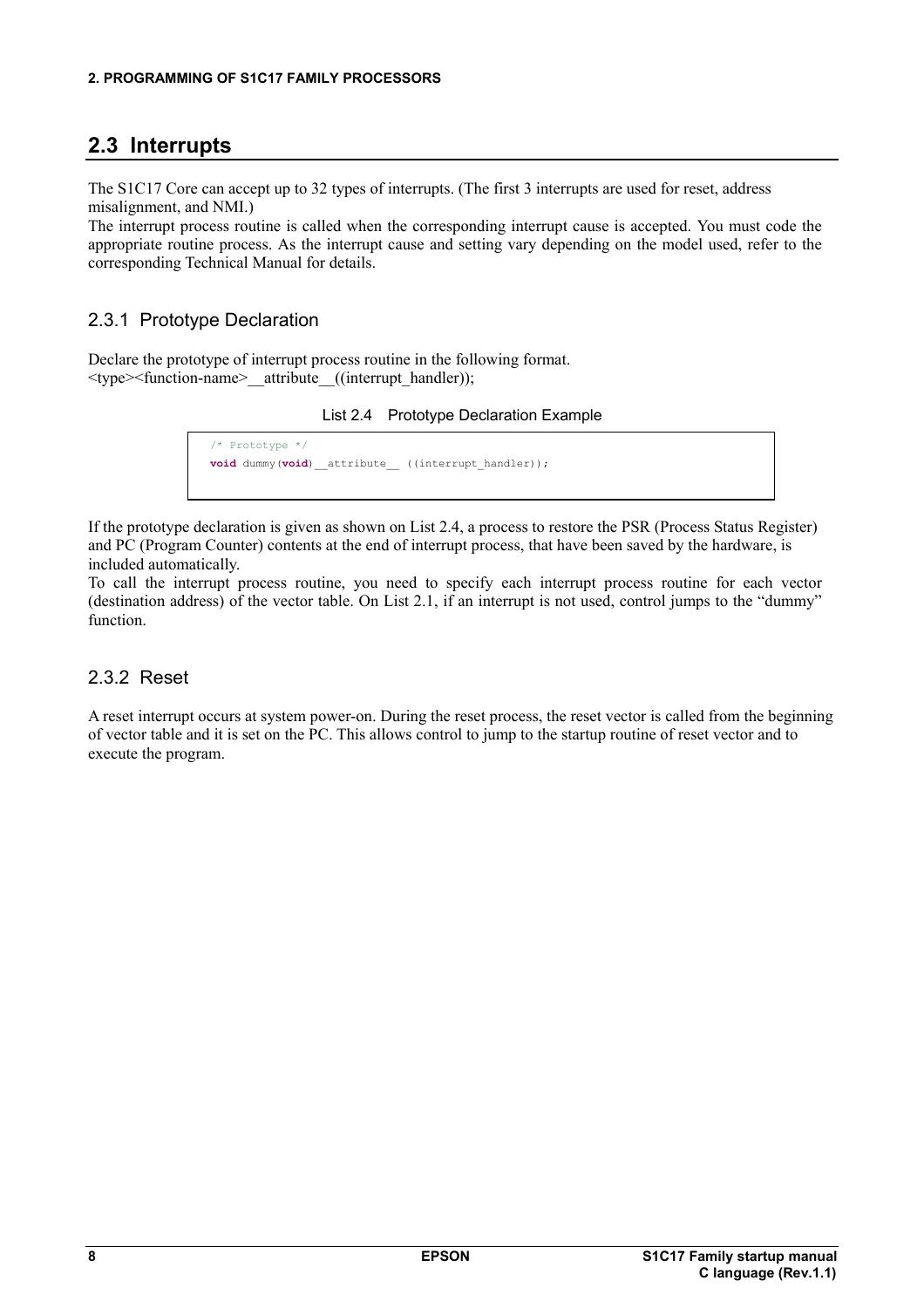## 2.3.3 Address Misalignment

A load instruction to access to memory or I/O area has the fixed size of data to be transferred by the instruction. Its address must be on a boundary of each data size.

| Instruction | Transfer data size | Address                                                        |
|-------------|--------------------|----------------------------------------------------------------|
| Id.b/Id.ub  | Bytes (8 bits)     | Byte boundaries (for all addresses)                            |
| ld          | 16 bits            | 16-bit boundaries (The least significant bit of address is 0.) |
| Id.a        | 32 bits            | 32-bit boundaries (The low-order 2 bits of address are 00.)    |

| Table 2.3 Load Instructions and Address Boundaries |  |
|----------------------------------------------------|--|
|----------------------------------------------------|--|

If the specified address of the load instruction does not meet these conditions, the processor considers an address misaligned interrupt and transitions to the interrupt process.

On List 2.1, if an address misaligned interrupt occurs, control jumps to the "dummy" function and starts the indefinite loop process. Correct it appropriately.

### 2.3.4 NMI

There are two types of interrupts: maskable interrupts and non-maskable interrupts.

A non-maskable interrupt is shorted as NMI. The CPU accepts this NMI unconditionally in preference to other interrupts.

On List 2.1, if an NMI occurs, control jumps to the "nmi" function and the system is restored automatically. Correct it appropriately.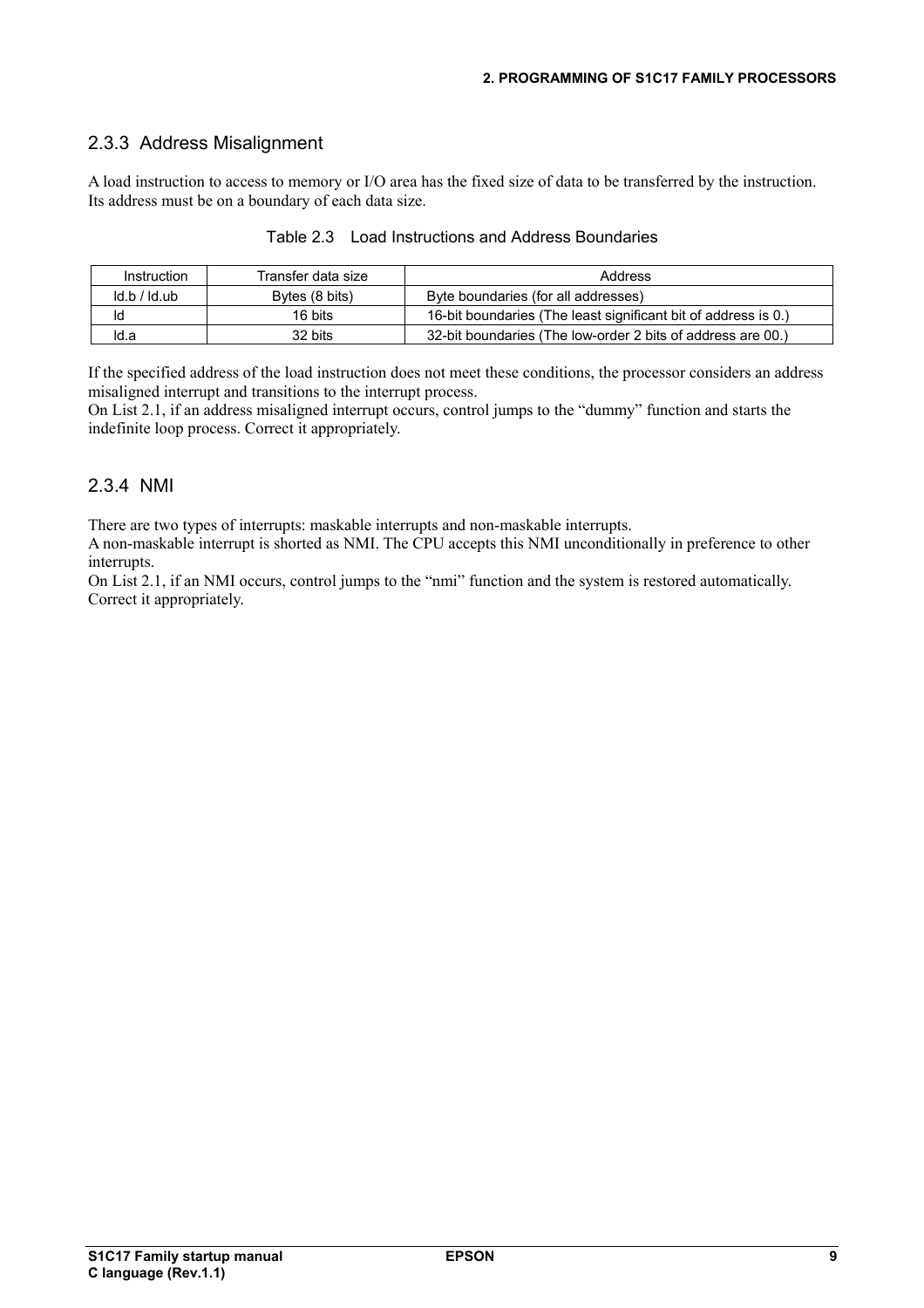## **2.4 Creating a Startup Routine**

```
/* #include */
#include <string.h>
/* Prototype */
void boot(void); 
void clearBss(void); 
void copyLmaToVma(void); 
/* extern */
extern int main(void);
extern unsigned char __START_bss; 
extern unsigned char __END_bss; 
extern unsigned char __START_data; 
extern unsigned char __START_data_lma; 
extern unsigned char __END_data;
/* Boot function */
void boot(void) { 
       asm("xld.a %sp, 0x0fc0"); // Set SP in RAM 
clearBss(); \sqrt{2} // clear the bss area
 copyLmaToVma(); // copy LMA data to VMA data 
       copyLmaToVma(); // copy LMA data to<br>asm("ei"); // interrupt enable
       \min(); // Call main
}
/* ClearBss function */
void clearBss(void) { 
        memset(&__START_bss, 0, (size_t) (&__END_bss - &__START_bss)); 
} 
/* copyLmaToVma function */
void copyLmaToVma(void) { 
        memcpy(&__START_data, &__START_data_lma, (size_t) (&__END_data - &__START_data)); 
}
```
List 2.5 An Example of Startup Routine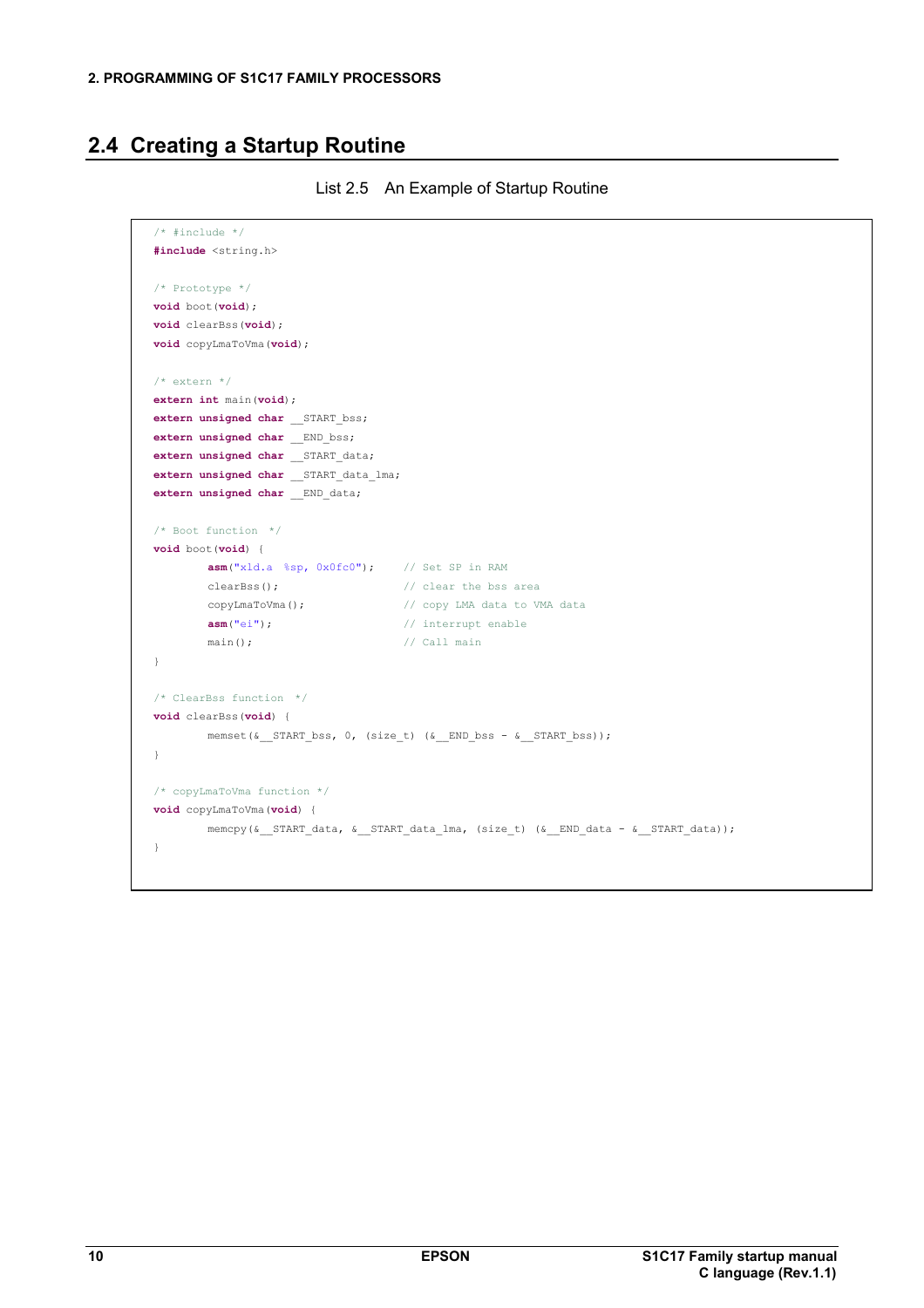## 2.4.1 Explanation of Startup Routine

The startup routine specifies that a reset interrupt occurs during system power-on (at initial reset) and that the function is called from the vector table that corresponds to the interrupt.



Fig.2.1 Operation Flow of Startup Routine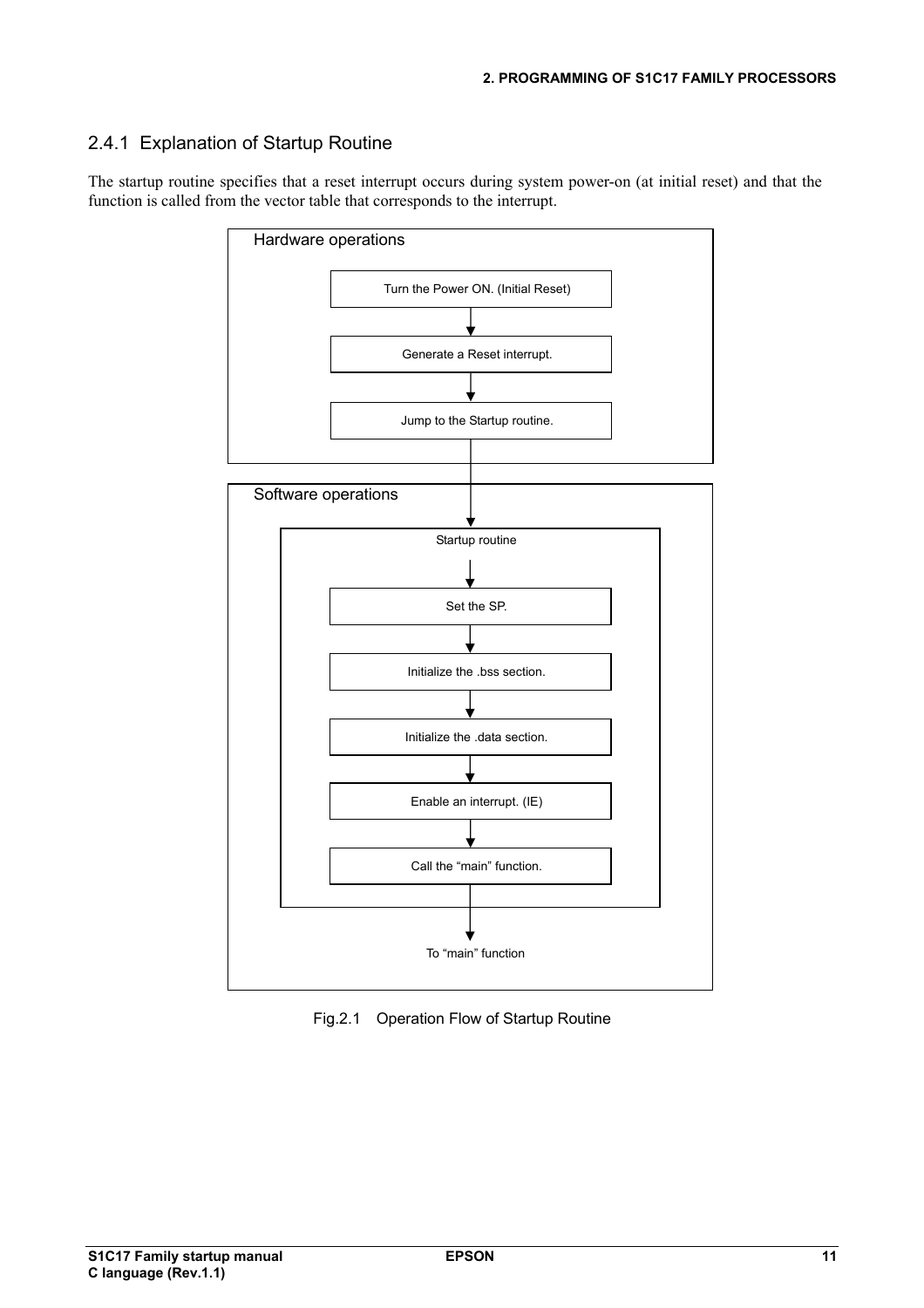#### **2. PROGRAMMING OF S1C17 FAMILY PROCESSORS**

## 2.4.2 Setting the SP

First, set the start address of the stack in the SP (Stack Pointer) by issuing the "ld" instruction of the assembler.

List 2.6 SP Setup Example

**asm**("xld.a %sp, 0x0fc0"); // Set SP in RAM

Although address "0x0fc0" is set on List 2.6, you can set an address of any RAM area. Take care not to overlap the stack area by the RAM data storage area.

The following explains the SP setting by considering that address 0x0fc0 is set on List 2.6.

The S1C17 Series CPU places the stacks in the smaller address direction. As the S1C17701 has the RAM area of 0x0000 to 0x1000, the maximum value you can set for the SP is 0x1000. However, the 0x0fc0 to 0x0fff area is reserved for on-chip debugging. Therefore, address 0x0fc0 is set to avoid the area overlapping.

Note: For the address of RAM area and on-chip debugger area, refer to the corresponding Technical Manual.

The following gives a reference chart to save registers in the stack and to transition to the SP setting.

Example: ld.a -[%SP],%r0

Explanation of instructions: The stack pointer value is decremented by 4 bytes, and the 24-bit data of "r0" register is transferred to its address. The 32-bit data, having the high-order 8 bits of all 0s, is written in the memory.

(1) SP=SP-4  $(2)$  R<sub>0</sub> $\rightarrow$  [SP]



Fig.2.2 SP and Stack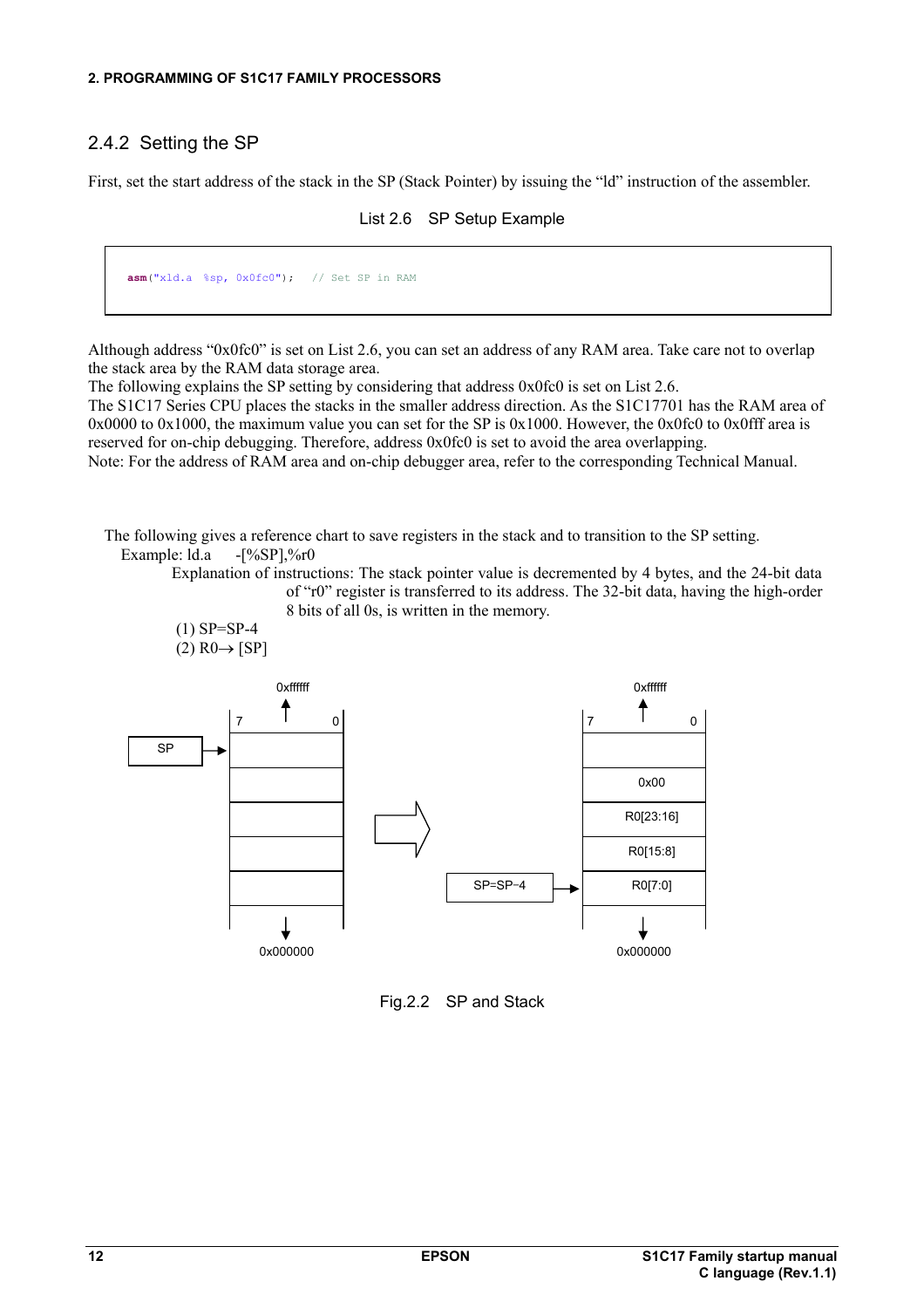## 2.4.3 Initializing the .bss/.data Section

Before explaining the initialization of ".bss/.data sections," the following explains the memory configuration of the project you have created with GNU17. Fig.2.4 shows the memory configuration of the S1C17701.



Fig.2.2 Memory Configuration Example (S1C17701)

Place the program and data in the ROM being assigned at address 0x8000 and later as shown in Fig.2.4. The program is assumed to be executed as it is in the storage address (LMA) of the ROM. Also, the static data is assumed to be read directly from the ROM and used.

Place the variable area (having no defaults) in the RAM at address 0x0 and later, and use it as the variable area (having defaults) later. Store the defaults of variables in the ROM, and the application program copies them to the RAM.

For more information about these sections, refer to the "S5U1C17001C MANUAL."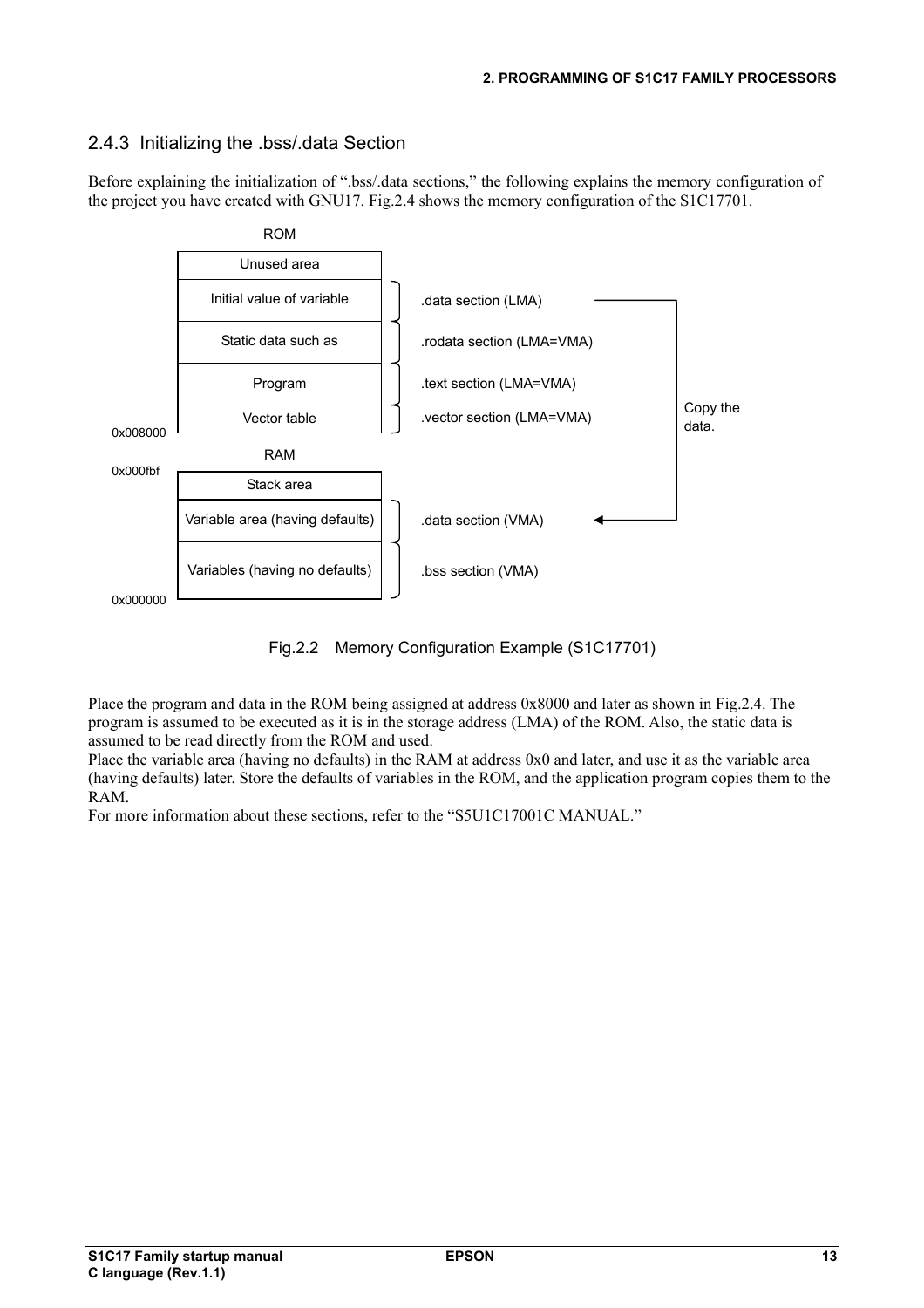#### **2. PROGRAMMING OF S1C17 FAMILY PROCESSORS**

The following explains how to initialize the .bss section. The ".bss section" stores variables having no defaults. The area from "\_\_START\_bss" to "\_\_END\_bss" is set to all 0s, and its data is cleared.

List 2.7 Initializing the .bss Section

```
/* #include */
#include <string.h> 
/* extern */
extern unsigned char __START_bss; 
extern unsigned char __END_bss; 
/* ClearBss function */
void clearBss (void) { 
       memset(&__START_bss, 0, (size_t)(&__END_bss - &__START_bss));
}
```
The sample program of List 2.7 uses the "memset" function and clears the data by setting the area between "START  $bss$ " and "END  $bss$ " to zero (0).

The "START bss" and "END bss" of external reference are defined in the "Linker script file (file.lds)." **START** bss ....... The start address of .bss section  $\overline{\phantom{a}}$ END bss ....... The end address of .bss section

Note: When using the "memset" function, include the "string.h" file.

List 2.8 Initializing the .data Section

```
/* #include */
#include <string.h> 
/* extern */
extern unsigned char __START_data; 
extern unsigned char __START_data_lma; 
extern unsigned char __END_data;
/* copyLmaToVma function */
void copyLmaToVma(void) { 
       memcpy(& START data, & START data lma, (size t) (& END data - & START data));
}
```
The sample program of List 2.8 uses the "memcpy" function and copies data of "START data lma" to the area between "START\_data" and "END\_data" in the ROM (VMA).

The "START\_data" "START\_data\_lma" and "\_END\_data" of external reference are defined in the "Linker script file (file.lds). "

START data ....... The start address of .data section START data lma ....... The start address of .data section LMA part \_\_END\_data ....... The end address of .data section

Note: When using the "memcpy" function, include the "string.h" file.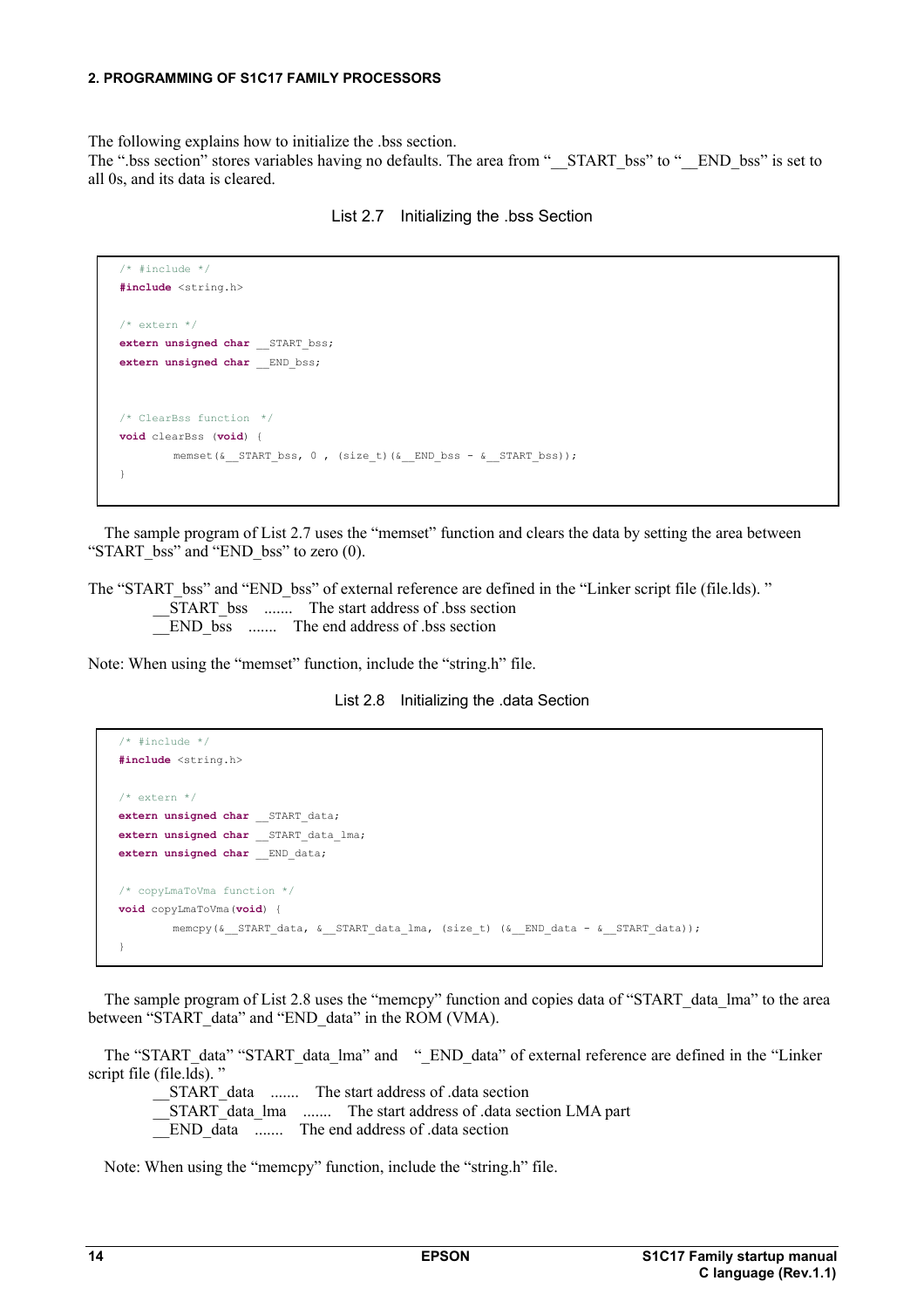## 2.4.4 Enabling an Interrupt (IE)

The IE (Interrupt Enable) bit of the PSR (Processor Status Register) is set to 1 by the "ei" instruction of the assembler, and an external maskable interrupt is enabled.

|  | $asm("ei");$ // interrupt enable |
|--|----------------------------------|
|--|----------------------------------|

PSR is an 8-bit register that holds the CPU status data, and its content varies depending on the executed instruction result. Except for the IE bit state, you cannot directly change the content of this PSR using the program.

| <b>PSR</b> | IL [2:0]                               |                 |   | IE | С                          | V                         | Z                               | N |
|------------|----------------------------------------|-----------------|---|----|----------------------------|---------------------------|---------------------------------|---|
| Default    |                                        | 0               | Ω | O  | Ω                          |                           |                                 |   |
|            |                                        |                 |   |    |                            |                           |                                 |   |
| Π÷         |                                        | Interrupt level |   |    | $(0 to 7:$ Interrupt)      |                           |                                 |   |
| IE:        | Interrupt enabled                      |                 |   |    |                            | (1: Enabled; 0: Disabled) |                                 |   |
| C:         |                                        | Carry flag      |   |    |                            |                           | (1: With carry/borrow; 0: None) |   |
| V          |                                        | Overflow flag   |   |    |                            | (1: Overflowed; 0: None)  |                                 |   |
| $Z$ :      | $(1: Zero, 0: None-zero)$<br>Zero flag |                 |   |    |                            |                           |                                 |   |
| N:         |                                        | Negative flag   |   |    | (1: Negative; 0: Positive) |                           |                                 |   |
|            |                                        |                 |   |    |                            |                           |                                 |   |



This is a reference information only. To disable an external maskable interrupt, use the "di" instruction of the assembler as shown on List 2.10.

#### List 2.10 Disabling an Interrupt

**asm**("di"); // interrupt disable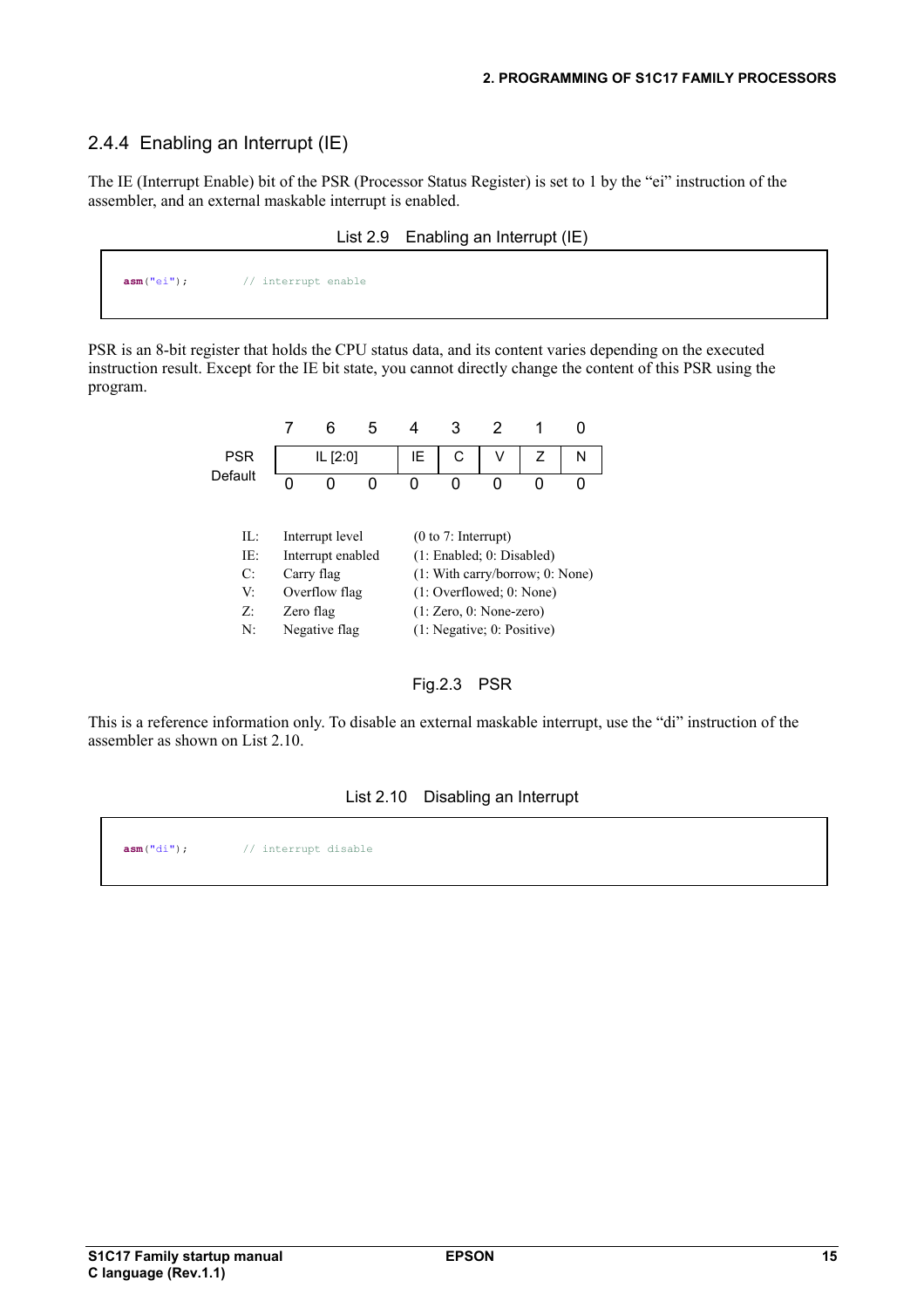## **3. "volatile" QUALIFIER**

An access to a variable by the compiler or program is affected by the "volatile" qualifier. Generally, the C compiler can efficiently create programming codes at a higher speed. Therefore, the process is optimized by reducing the access frequency to memory and by reusing the values loaded in registers as many as possible. However, this process optimization may cause a skip of actual memory access that is written in the program. In such case, the control register values changed by the hardware and the variables changed by the interrupt processing may be processed without reflection of those changed values. The "volatile" qualifier specifies the compiler to get and update the variable contents each time they are referenced to, by assuming that those variables may have been changed. In other words, if a variable is defined with the "volatile" declaration, a memory access always occurs during referencing. The variable is updated to the latest value and processed. List 3.1 below compares the process if the "volatile" qualifier is declared and if it is not declared.

List 3.1 A coding example if "volarile" qualifier is declared and if not declared



Note: List 3.1 gives an example where the "-O1" optimize option is used for compiling.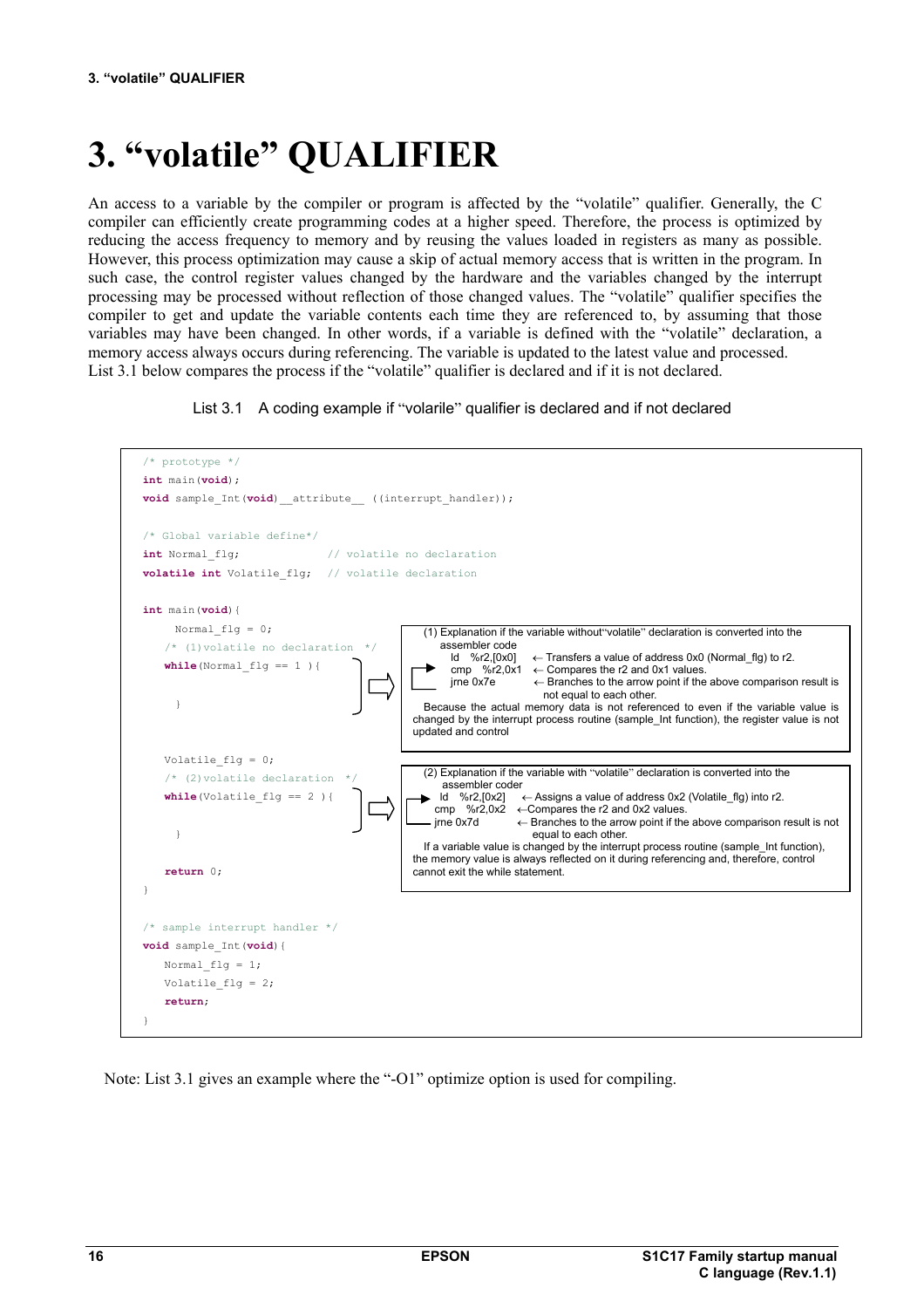## **4. HOW TO ACCESS TO I/O REGISTERS**

## **4.1 Read/Write of I/O Registers**

To read data from I/O registers, code the program as shown on List 3.2

#### List 3.2 Data reading from I/O registers

```
(unsigned char )I = *(volatile unsigned char *)( 0x4020 ) \leftarrowFor 8-bit device
(\text{unsigned short}) = *(\text{volatile unsigned short *}) ( 0x4200 ) \leftarrow For 16-bit device
```
The program of List 3.2 transfers 8-bit data of address 0x4020 to variable "i", and it transfers 16-bit data of address 0x4200 to variable "j".

To write data in I/O registers, code the program as shown on List 3.3

List 3.3 Data writing in I/O registers

\*(**volatile unsigned char** \*)( 0x4020 ) = (**unsigned char** )0x01 ←For 8-bit device \*(**volatile unsigned short** \*)( 0x4200 )= (**unsigned short** )0x0001 ←For 16-bit device

The program of List 3.3 writes value "0x01" in address 0x4020, and it writes value "0x0001" in address  $0x4200$ 

Note: Remember the device size of peripheral circuits when you code a program to access to I/O registers. For information about the peripheral circuit device size, refer to the technical document of the corresponding model.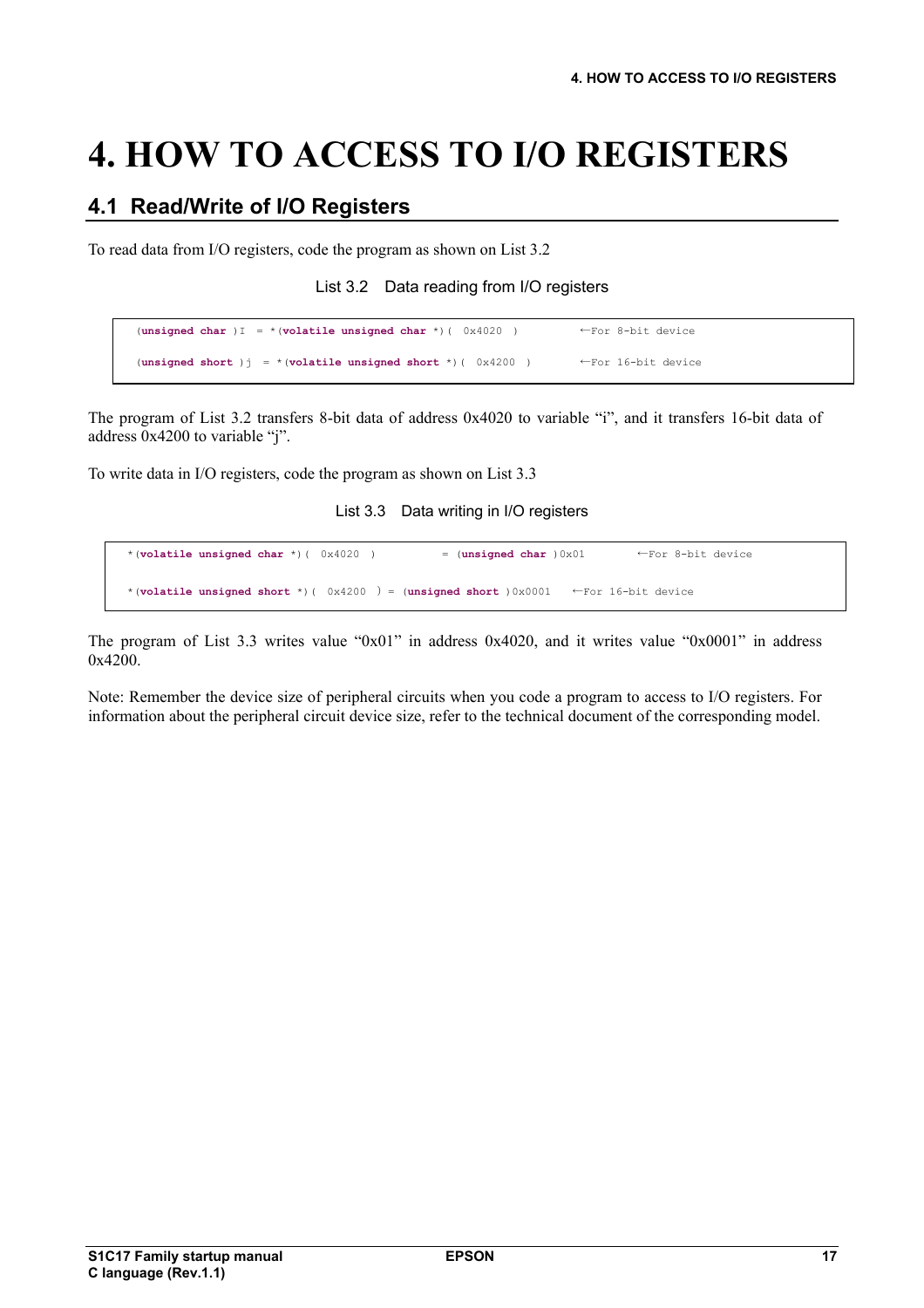## **4.2 Bit Fields**

A bit field can also be used for I/O registers.

List 3.4 gives a sample coding that uses the bit field for I/O registers (having device size 8). Bit 0 of address 0x4020 is set to logical 1 on List 3.4.

List 3.4 A sample coding to use the bit field

```
/* Bit Field For Byte Data. */
struct BbitF { 
        unsigned int b0 : 1;
        unsigned int b1 : 1;
        unsigned int b2 : 1;
        unsigned int b3 : 1;
        unsigned int b4 : 1;
         unsigned int b5 : 1;
        unsigned int b6 : 1;
        unsigned int b7 : 1;
}; 
/* Sample Register */ 
#define BF_SAMPLE (*(volatile struct BbitF *)( 0x4020))
/* Sample Register writing */ 
BF SAMPLE.b0 = 1;
                                      Explanation after data conversion into assembler code
                                      xld.a %r3,0x4020 Transfers value 0x4020 to r3.<br>1d.b %r2,[%r3] \leftarrow Transfers value of r3 (add
                                      ld.b \text{Tr}2, [\text{Tr}3] \leftarrow Transfers value of r3 (address 0x4020) to r2.
                                       or %r2,0x1 ← Transfers value r2 exclusively ORed with 0x1 (bit 
                                     0) to r2.
                                       ld.b [%r3],%r2 ←Transfers value of r3 (address 0x4020) to r2.
```
Remember that if you use the bit field to access to an I/O register, the register is accessed in unit of bytes. For details, refer to the "Data the detailed information, refer to the "Data representation" section of the "Compile Output" in the "S5U1C17001C Manual. "

Do not try to write data in I/O registers using the bit field if a register is reset if a register bit is set to logical 1. If you use such I/O registers, access to them in the method as described in Section 4.1. List 3.5 gives a sample coding which uses the bit field and writes data in an I/O register if the register is reset when a register bit is set to logical 1.

List 3.5 A coding example

| /* If address 0x4020 (the I/O register which is reset to 0 if register bit is set to logical 1) is 0xaa */ |                        |                                                                     |  |  |  |
|------------------------------------------------------------------------------------------------------------|------------------------|---------------------------------------------------------------------|--|--|--|
| xld.a                                                                                                      | $\frac{1}{2}$ , 0x4020 |                                                                     |  |  |  |
| ld.b                                                                                                       | 8r2, [8r3]             | $\leftarrow$ r2 value (01010101)                                    |  |  |  |
| or                                                                                                         | 8r2.0x1                | $\leftarrow$ r2 value (01010101)                                    |  |  |  |
| ld.b                                                                                                       | 8r31.8r2               | $\leftarrow$ r3 value (01010101) $\Rightarrow$ r3 value (000000000) |  |  |  |
|                                                                                                            |                        |                                                                     |  |  |  |

The sample coding of List 3.5 resets all logical-1 bits to zero (0) although you wish to reset only bit 0 of address 0x4020.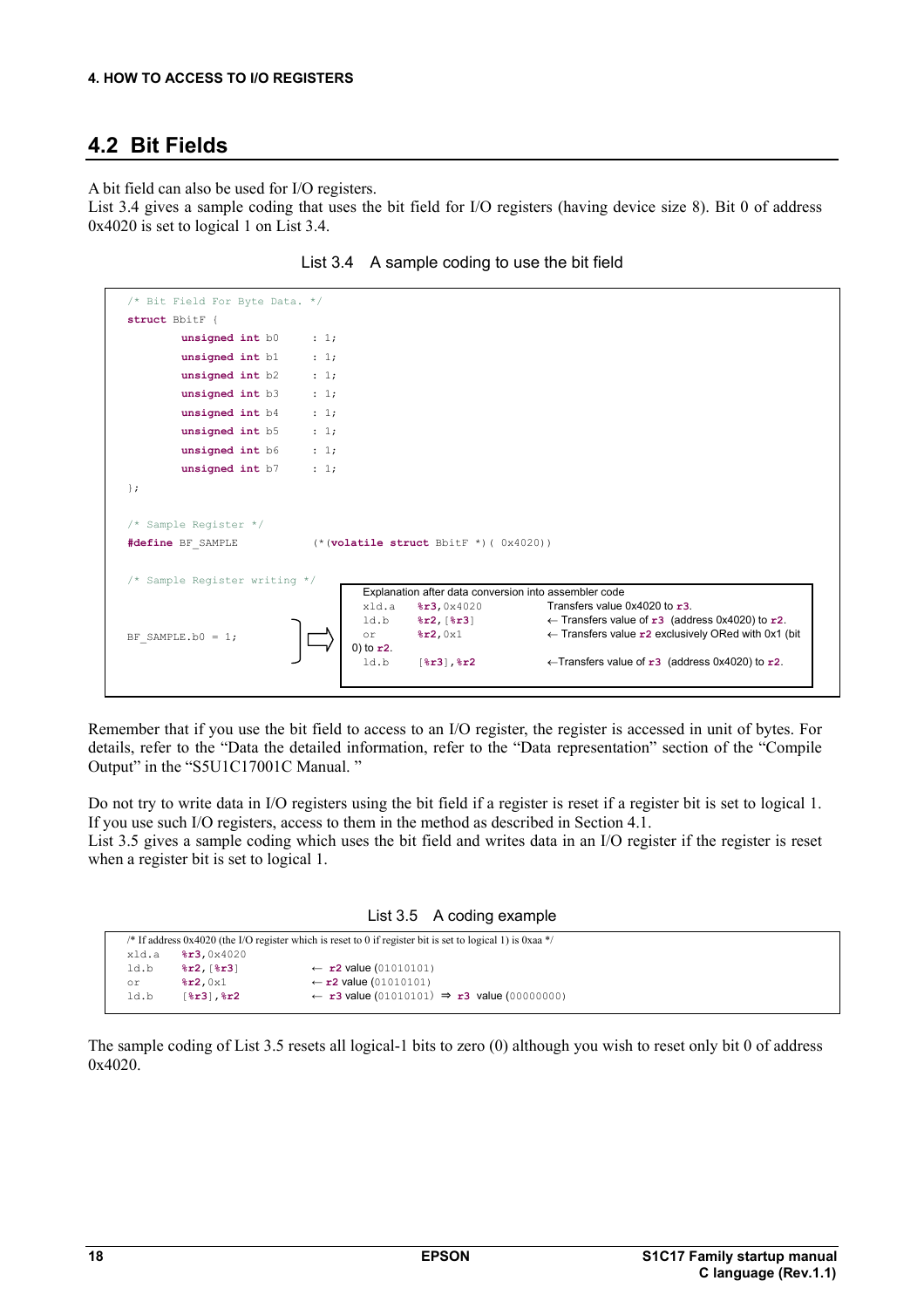## **REVISION HISTORY**

| <b>Date</b> | revision | modification     | note |
|-------------|----------|------------------|------|
| 08/08/18    | $1.0\,$  | First edition    |      |
| 08/09/18    | 1.1      | Cover correction |      |
|             |          |                  |      |
|             |          |                  |      |
|             |          |                  |      |
|             |          |                  |      |
|             |          |                  |      |
|             |          |                  |      |
|             |          |                  |      |
|             |          |                  |      |
|             |          |                  |      |
|             |          |                  |      |
|             |          |                  |      |
|             |          |                  |      |
|             |          |                  |      |
|             |          |                  |      |
|             |          |                  |      |
|             |          |                  |      |
|             |          |                  |      |
|             |          |                  |      |
|             |          |                  |      |
|             |          |                  |      |
|             |          |                  |      |
|             |          |                  |      |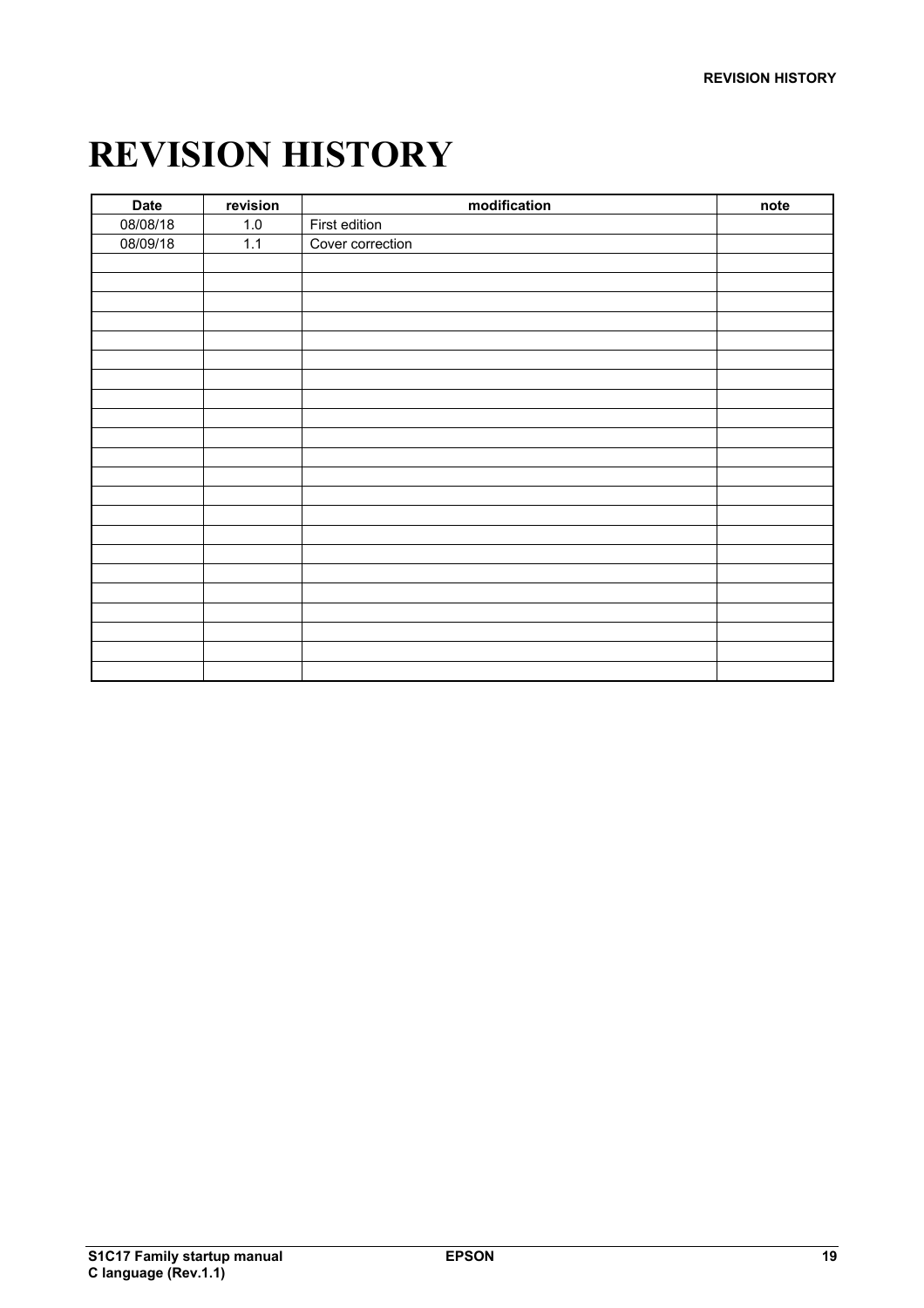## **EPSON**

#### **AMERICA**

#### **EPSON ELECTRONICS AMERICA, INC.**

**HEADQUARTERS**  2580 Orchard Parkway San Jose , CA 95131,USA Phone: +1-800-228-3964 FAX: +1-408-922-0238

#### **SALES OFFICES**

**Northeast** 301 Edgewater Place, Suite 210 Wakefield, MA 01880, U.S.A. Phone: +1-800-922-7667 FAX: +1-781-246-5443

#### **EUROPE**

**EPSON EUROPE ELECTRONICS GmbH HEADQUARTERS**  Riesstrasse 15 Muenchen Bayern,

80992 GERMANY Phone: +49-89-14005-0 FAX: +49-89-14005-110

## **International Sales Operations**

#### **ASIA**

**EPSON (CHINA) CO., LTD.** 7F, Jinbao Bldg.,No.89 Jinbao St., Dongcheng District, Beijing 100005, China Phone: +86-10-6410-6655 FAX: +86-10-6410-7320

#### **SHANGHAI BRANCH**

7F, Block B, Hi-Tech Bldg., 900, Yishan Road, Shanghai 200233, CHINA Phone: +86-21-5423-5522 FAX: +86-21-5423-5512

### **EPSON HONG KONG LTD.**

20/F., Harbour Centre, 25 Harbour Road Wanchai, Hong Kong Phone: +852-2585-4600 FAX: +852-2827-4346 Telex: 65542 EPSCO HX

#### **EPSON (CHINA) CO., LTD. SHENZHEN BRANCH**

12/F, Dawning Mansion, Keji South 12th Road, Hi- Tech Park, Shenzhen Phone: +86-755-2699-3828 FAX: +86-755-2699-3838

#### **EPSON TAIWAN TECHNOLOGY & TRADING LTD.**

14F, No. 7, Song Ren Road, Taipei 110 Phone: +886-2-8786-6688 FAX: +886-2-8786-6660

#### **EPSON SINGAPORE PTE., LTD.**

1 HarbourFront Place, #03-02 HarbourFront Tower One, Singapore 098633 Phone: +65-6586-5500 FAX: +65-6271-3182

#### **SEIKO EPSON CORPORATION KOREA OFFICE**

50F, KLI 63 Bldg., 60 Yoido-dong Youngdeungpo-Ku, Seoul, 150-763, KOREA Phone: +82-2-784-6027 FAX: +82-2-767-3677

#### **GUMI OFFICE**

2F, Grand B/D, 457-4 Songjeong-dong, Gumi-City, KOREA Phone: +82-54-454-6027 FAX: +82-54-454-6093

#### **SEIKO EPSON CORPORATION SEMICONDUCTOR OPERATIONS DIVISION**

**IC Sales Dept.**

**IC International Sales Group**  421-8, Hino, Hino-shi, Tokyo 191-8501, JAPAN Phone: +81-42-587-5814 FAX: +81-42-587-5117